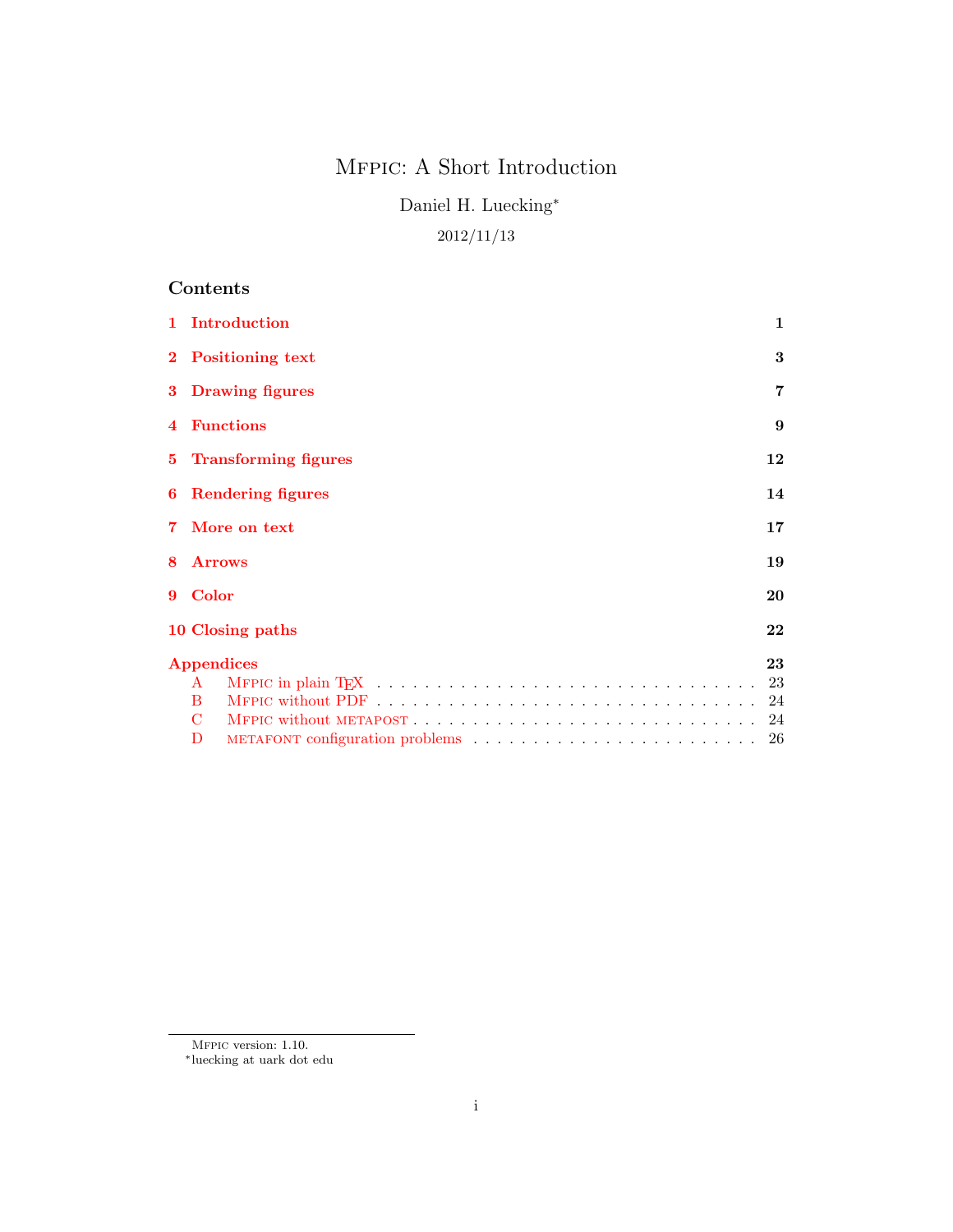## <span id="page-1-0"></span>1 Introduction

As this document aims only to instruct the reader in the building of figures with mfpic, we will not be too concerned with the intricacies of running programs in various operating systems and TFX distributions. What will be described here is the simplest case: a commandline system in which commands are typed at a keyboard. To simplify things further, we will assume that MFPIC is used with the metapost option, in a LATEX document, with pdfLATEX as the compiler. An appendix will discuss some of the differences when these assumptions are not satisfied.

We will start right out with the "Hello, world" of MFPIC. Construct a L<sup>AT</sup>EX document by typing the following in a text editor and saving it as first.tex.

```
% first.tex
\documentclass{article}
  \usepackage[metapost]{mfpic}
  \opengraphsfile{myfigs}
\begin{document}
  My first figure:
  \begin{mfpic}[72]{-1}{1}{-1}{1}
    \ellipse{(0,0),1,.5}
  \end{mfpic}
  \closegraphsfile
\end{document}
```
Run the command

pdflatex first

which should create several files, the two most important being first.pdf and myfigs.mp. You can go ahead and open first.pdf. You should see a 2 inch by 2 inch square with something similar to '#1' in the lower left corner. This shows where the picture will be when it has been created.

Now run the command

```
mpost myfigs
```
which should create the file myfigs.1. This is an EPS file (Encapsulated PostScript) and can be opened in GhostScript or GSview or similar Postscript viewing program to see an ellipse.

If you are viewing first.pdf in Acrobat Reader or Adobe Reader, you will need to close it. Now repeat the pdfIATFX step:

### pdflatex first

and then view the file first.pdf. You should see something very close to figure [1.1.](#page-2-0)

What can go wrong? According to Murphy's Law: anything. If MFPIC is not properly installed, one could obtain messages of files not found. If that happens, determine (from your TEX system's documentation) where TEX input files should go and make sure that mfpic.sty, mfpic.tex and mfpicdef.tex reside there. Similarly, find out where metapost inputs should go and make sure that grafbase.mp and dvipsnam.mp reside there. Then run whatever command your T<sub>EX</sub> system might require to "update the filename database". You may safely ignore the message from MFPIC itself that  $myfigs.1$  is not found (on the first run of pdfL<sup>A</sup>T<sub>F</sub>X). This file should be created only after running mpost.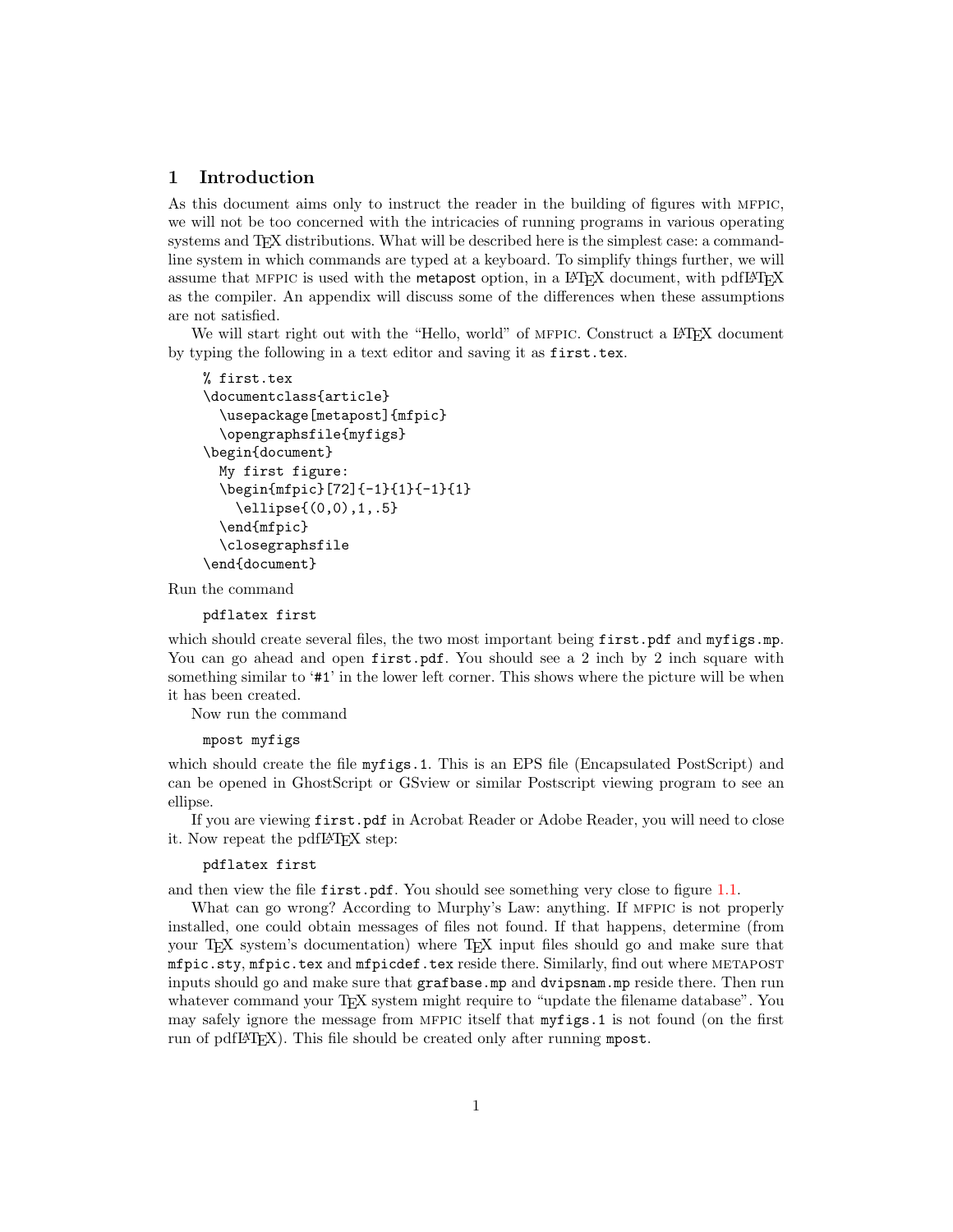<span id="page-2-0"></span>

My first figure:

Figure 1.1.

If you get an error message from LATEX, carefully check your typing. Also check whether an older version of mfpic might have been used instead of the current version. If you get an error message from METAPOST do the same, especially checking the typing within the **mfpic** environment. If you get a message from METAPOST that "Grafbase" believes your MFPIC installation may be broken, check the log files (first.log and myfigs.log) to find out the locations of these input files:

### mfpic.tex and grafbase.mp

and make sure that both these files are from the most recently installed mfpic package. If you are only evaluating mfpic without committing to installing it, just make sure all the files mentioned in the previous paragraphs are in the current directory.

If pdfLATEX complains it can't write on the file first.pdf, unload first.pdf from your pdf viewer and try again.

If the figures look a little choppy in Acrobat Reader, turn on "smooth line art" in the edit preferences dialogue.

I will assume that eventually all went well and you are now able to obtain the ellipse of figure [1.1.](#page-2-0) Each time you change an mfpic environment or the options to the package, you potentially change the file myfigs.mp produced and you should repeat the sequence:

```
pdflatex first
mpost myfigs
pdflatex first
```
to be sure of seeing the changes.

One thing you might notice about figure [1.1](#page-2-0) is that the ellipse is positioned quite a bit above the base line of the text. This is because mfpic reserves the amount of space specified in the arguments of the **mfpic** environment. These arguments were  $[72]\{-1}{1}{1}-1$ which means that each unit in the picture is  $72$  times the value of  $\mathcal{I}$  infinition it, that is, about one inch. The first pair of mandatory arguments,  $\{-1\}$ {1}, indicate the x-coordinates run from −1 to 1. Since these differ by 2, they indicate a width of two inches. The second pair similarly represents a height of two inches. But the ellipse is centered at  $(0, 0)$ , which is one inch above the bottom (bottom is at  $y = -1$ ), and its vertical radius is .5. So the lowest point on the ellipse should be 0.5 inches above the bottom of the space reserved. Mfpic provides a way to fit the space reserved to the actual extent of 'ink' in the picture. That is by the option truebbox: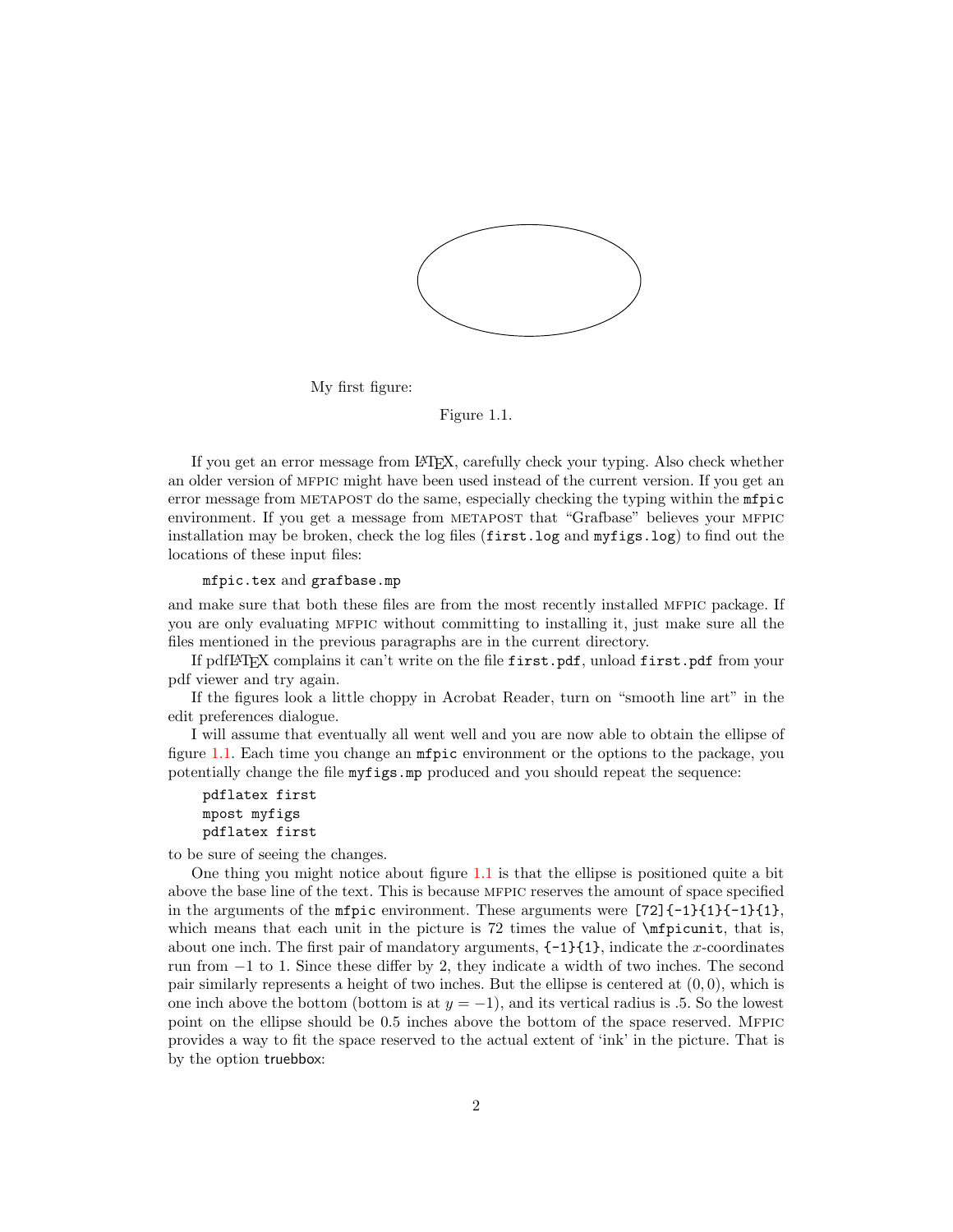\usepackage[metapost,truebbox]{mfpic}

<span id="page-3-1"></span>This would then produce something like figure [1.2.](#page-3-1) From now on, this option will be in effect in our examples.



Figure 1.2.

Even though the arguments to the mfpic environment are ignored in determining the size of the figure (under truebbox), they are still needed in order to establish the coordinate system that the ordered pairs refer to (for example  $(0,0)$  in the \ellipse arguments).

## <span id="page-3-0"></span>2 Positioning text

By now you are probably thinking: "This so-called 'Hello, world' of mfpic doesn't say 'Hello, world' anywhere!" We correct that with the following example:

\begin{mfpic}[72]{-1}{1}{-1}{1} \ellipse{(0,0),1,.5} \tlabel[cc](0,0){Hello, world.} \end{mfpic}

<span id="page-3-2"></span>This should give you figure [2.1.](#page-3-2)



Figure 2.1.

The **\tlabel** command places the given text at the given position  $((0,0))$  adjusted according to the optional argument [cc], which says to center the text (both vertically and horizontally) at that location. The [cc] is optional. Without it, the text would have the leftmost point of its baseline (the imaginary line that most letters sit on) placed at  $(0,0)$ .

You are no doubt thinking: "The ellipse doesn't really match the text. What you need is some macro that measures the text and produces an oval with similar dimensions." For that we have the \tlabeloval command. The \tlabeljustify command in the example below is to communicate to both the text placement and the curve generation procedures that they are to be centered at the point  $(0,0)$ . (We'll see an easier way to do this later.)

```
\begin{mfpic}[72]{-1}{1}{-1}{1}
  \tlabeljustify{cc}
  \tlabeloval(0,0){Hello, world.}
\end{mfpic}
```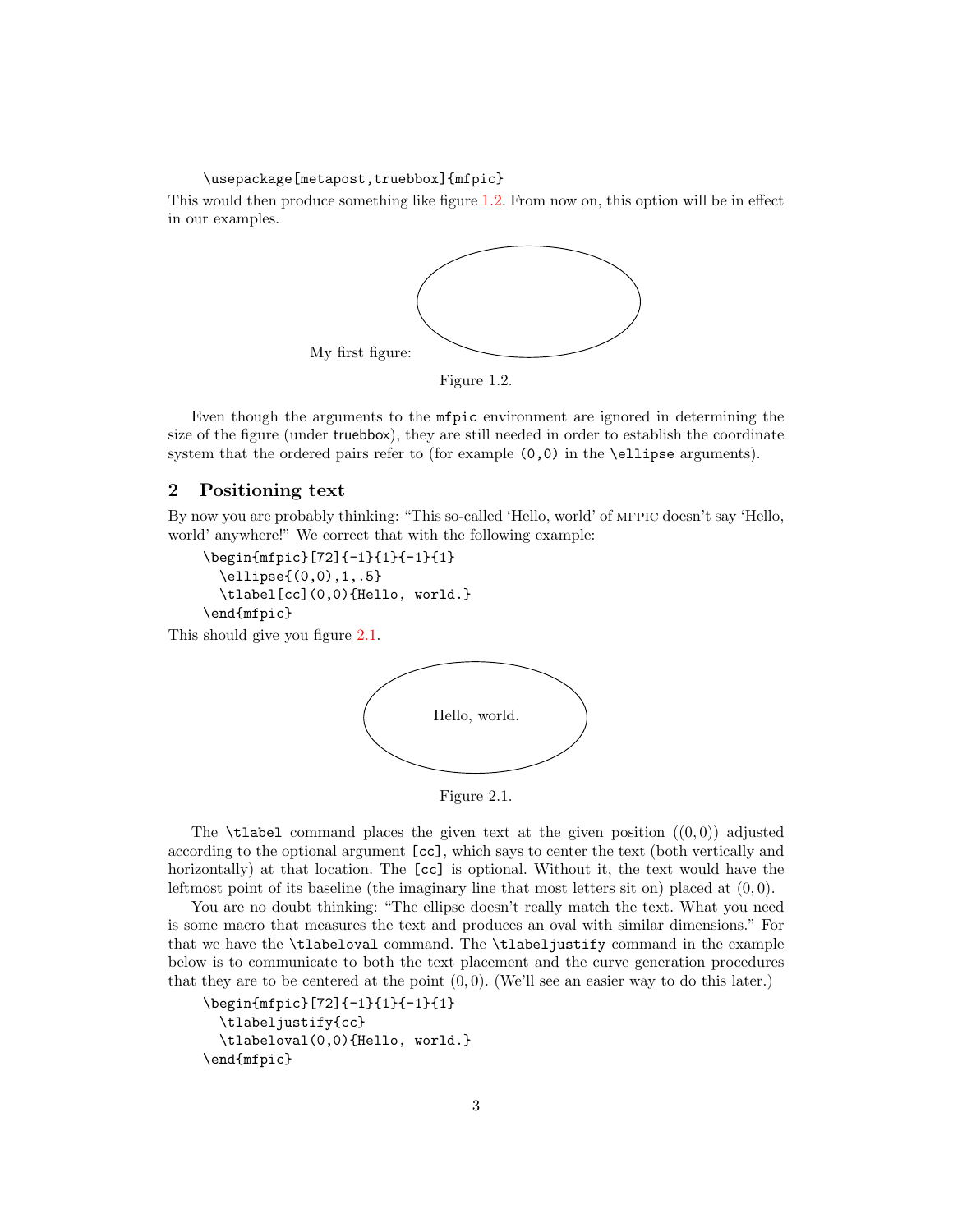Hello, world.

Figure 2.2.

<span id="page-4-0"></span>This produces figure [2.2.](#page-4-0)

This would be better still if a little space is left around the text so the ellipse doesn't touch it. The \tlpathsep command can do that:

```
\begin{mfpic}[72]{-1}{1}{-1}{1}
  \tlabeljustify{cc}
  \tlpathsep{3pt}
  \tlabeloval(0,0){Hello, world.}
\end{mfpic}
```
<span id="page-4-1"></span>producing figure [2.3.](#page-4-1)





It would be nice to make the text pop out a bit with some color<sup>[1](#page-4-2)</sup>. You can do that by adding \gfill[yellow] in front of either \ellipse or \tlabeloval:

```
\begin{mfpic}[72]{-1}{1}{-1}{1}
  \tlpathsep{3pt}
  \tlabeljustify{cc}
  \gfill[yellow]\tlabeloval(0,0){Hello, world.}
\end{mfpic}
```
<span id="page-4-3"></span>This will produce figure [2.4.](#page-4-3)





Notice that now the boundary of the oval has not been drawn. This is the standard behavior of mfpic. A figure command alone will draw the figure. If you want some other rendering than that, you must explicitly provide all of it. To get the boundary back, simply add \draw before the \gfill. You can draw the curve in a color other than black with an optional argument. We can also make the line thicker with the command \penwd:

```
\begin{mfpic}[72]{-1}{1}{-1}{1}
  \penwd{1.5pt}
  \tlpathsep{3pt}
  \tlabeljustify{cc}
 \draw[blue]\gfill[yellow]\tlabeloval(0,0){Hello, world.}
\end{mfpic}
```
This will produce figure [2.5.](#page-5-0)

<span id="page-4-2"></span> $1$ Colors are included in this document only to give examples of their use in MFPIC. I do not necessarily recommend any of them.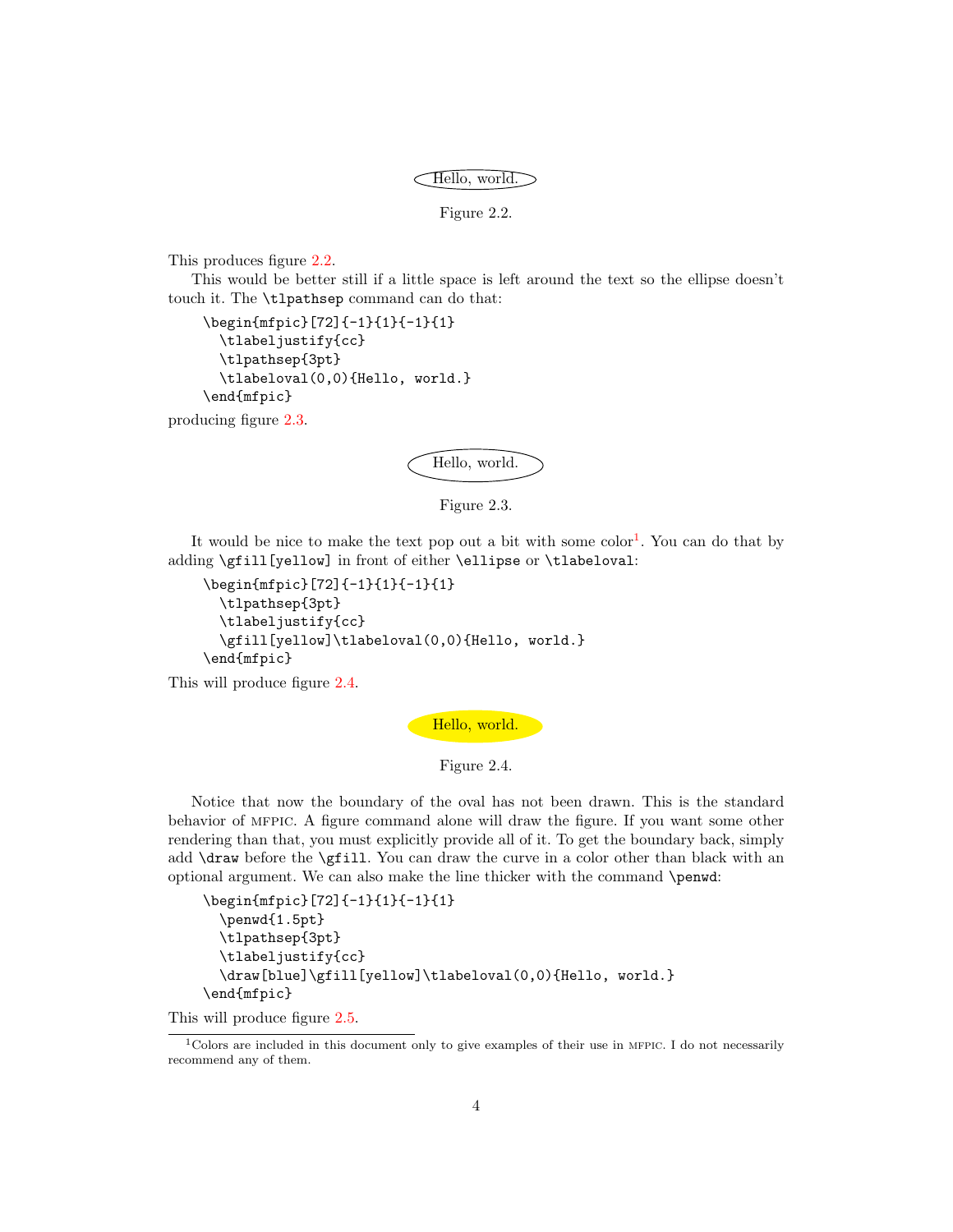

Figure 2.5.

<span id="page-5-0"></span>This last version doesn't look too bad, but it seems that the oval ought to be a little fatter (slightly higher than it is now). By default, \tlabeloval will make the ratio of width to height the same as that of the text, or rather of the text plus the additional space specified by \tlpathsep. This can be changed with an optional argument, a number that multiplies the width-to-height ratio. Decreasing this ratio will decrease the width (slightly) and increase the height. Here we have also omitted the \tlabeljustify command and shown that \tlabeloval takes a second optional argument that can be used to 'justify' both the curve and the text. To use this, one must explicitly include the first optional argument; if the default is intended, an empty pair of brackets may be used.

```
\begin{mfpic}[72]{-1}{1}{-1}{1}
  \penwd{1.5pt}
  \tlpathsep{3pt}
  \draw[blue]\gfill[yellow]\tlabeloval[.8][cc](0,0){Hello, world.}
\end{mfpic}
```
<span id="page-5-1"></span>This will produce figure [2.6.](#page-5-1)



Figure 2.6.

The \tlabeloval command places the label last, after the action of all the preceding macros; therefore the text ends up on top of everything else. The \tlabeloval command also has a '\*-form' that does everything except place the text. Finally, ovals are not the only thing that can be used to surround text. See the manual (mfpic-doc.pdf) and below for others.

Here is a more common use of tlabel commands: labeling a graph and axes. In the following example we have given \tlabel the option [bl] to place the bottom left corner of the text at the given coordinates. However, we have used \tlpointsep{3pt}, which has the effect of shifting text away from its nominal location, to prevent the text from colliding with the curve.<sup>[2](#page-5-2)</sup> The value set by  $\theta$  the pointsep has an effect only if the point is on the edge of the text, so there would be no shifting with the [cc] placement used earlier.

```
\begin{mfpic}[72]{0}{2.5}{0}{1}
  \tlpointsep{3pt}
  \polyline{(0,.2),(.5,1),(1,.7),(1.5,0),(2,.3)}
  \tlabel[bl](.5,1){Max output}
  \dashed\polyline{(0,.2),(.5,.6),(1,.3),(1.5,.7),(2,.1)}
  \tlabel[bl](1.5,.7){Max input}
\end{mfpic}
```
This will produce figure [2.7.](#page-6-0)

<span id="page-5-2"></span><sup>&</sup>lt;sup>2</sup>One can also use \tlabelsep, which is equivalent to \tlpathsep plus \tlpointsep.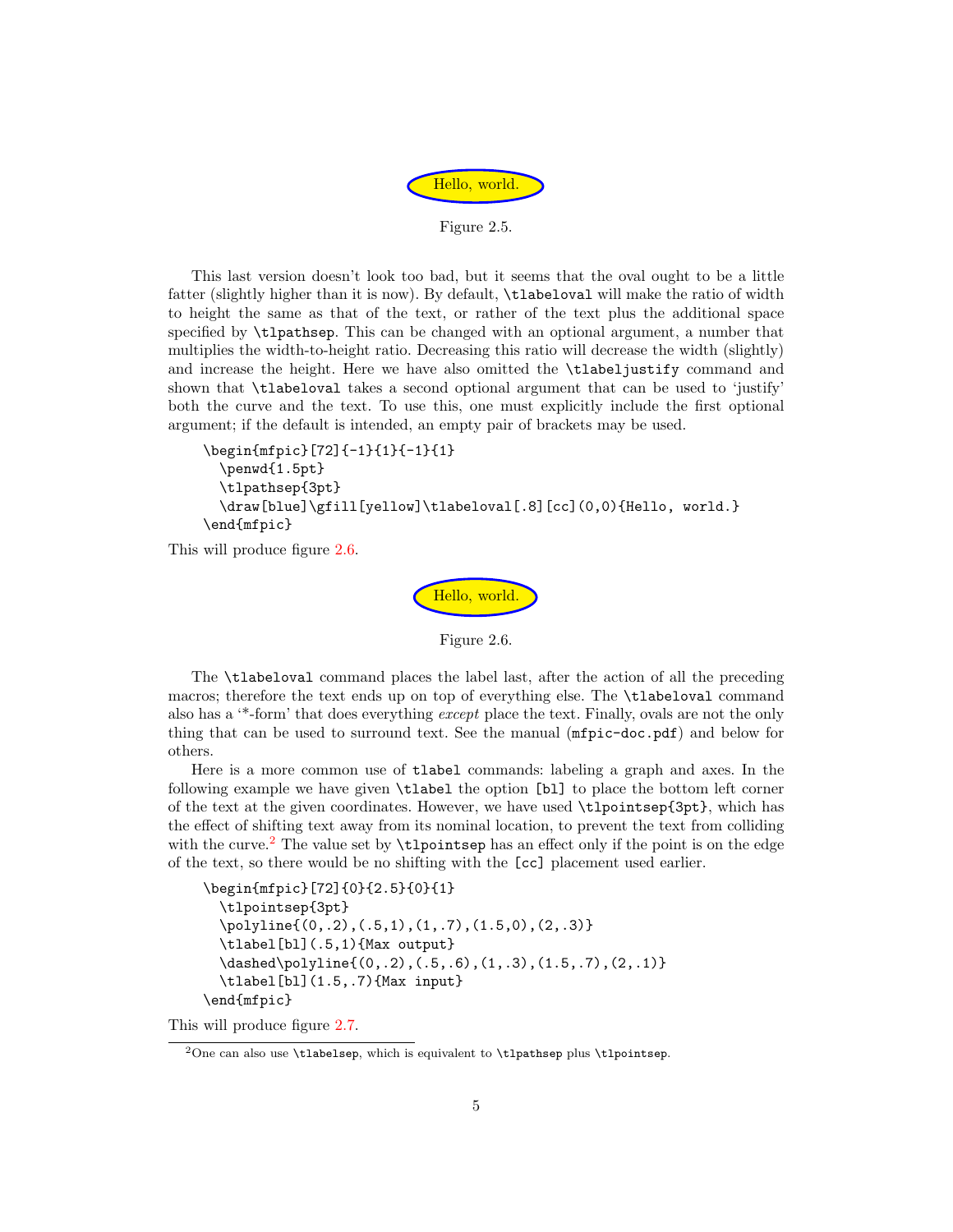<span id="page-6-0"></span>

Figure 2.7.

Notice that \polyline alone produces a solid line while \dashed\polyline makes a dashed line. Let us close this section by dressing up this figure with axes, some fat dots marking the keypoints, and hash marks on the axes:

```
\begin{mfpic}[72]{0}{2.5}{0}{1}
 \tlpointsep{3pt}
  \polyline{(0,.2),(.5,1),(1,.7),(1.5,0),(2,.3)}
  \point[3pt]{(0,.2),(.5,1),(1,.7),(1.5,0),(2,.3)}
  \tlabel[bl](.5,1){Max output}
  \dashed\polyline{(0,.2),(.5,.6),(1,.3),(1.5,.7),(2,.1)}
  \pointfillfalse
 \point[3pt]{(0,.2),(.5,.6),(1,.3),(1.5,.7),(2,.1)}
  \tlabel[bl](1.5,.7){Max input}
  \axes
 \xmarks{0,0.5,1,1.5,2}
  \axislabels x{{$50$} .5, {$100$} 1, {$150$} 1.5, {$200$} 2}
\end{mfpic}
```
<span id="page-6-1"></span>This will produce figure [2.8.](#page-6-1)



The optional argument of \point specifies the diameter of the points to draw. The command \pointfillfalse forces the points to be drawn as open circles. The axes configure themselves to the size specified in the argument of the mfpic environment. The axislabels command takes as arguments a letter, to specify the axis, and a comma separated list of labels, each of which is specified by some text to place (in braces) and the x-coordinate to place it at.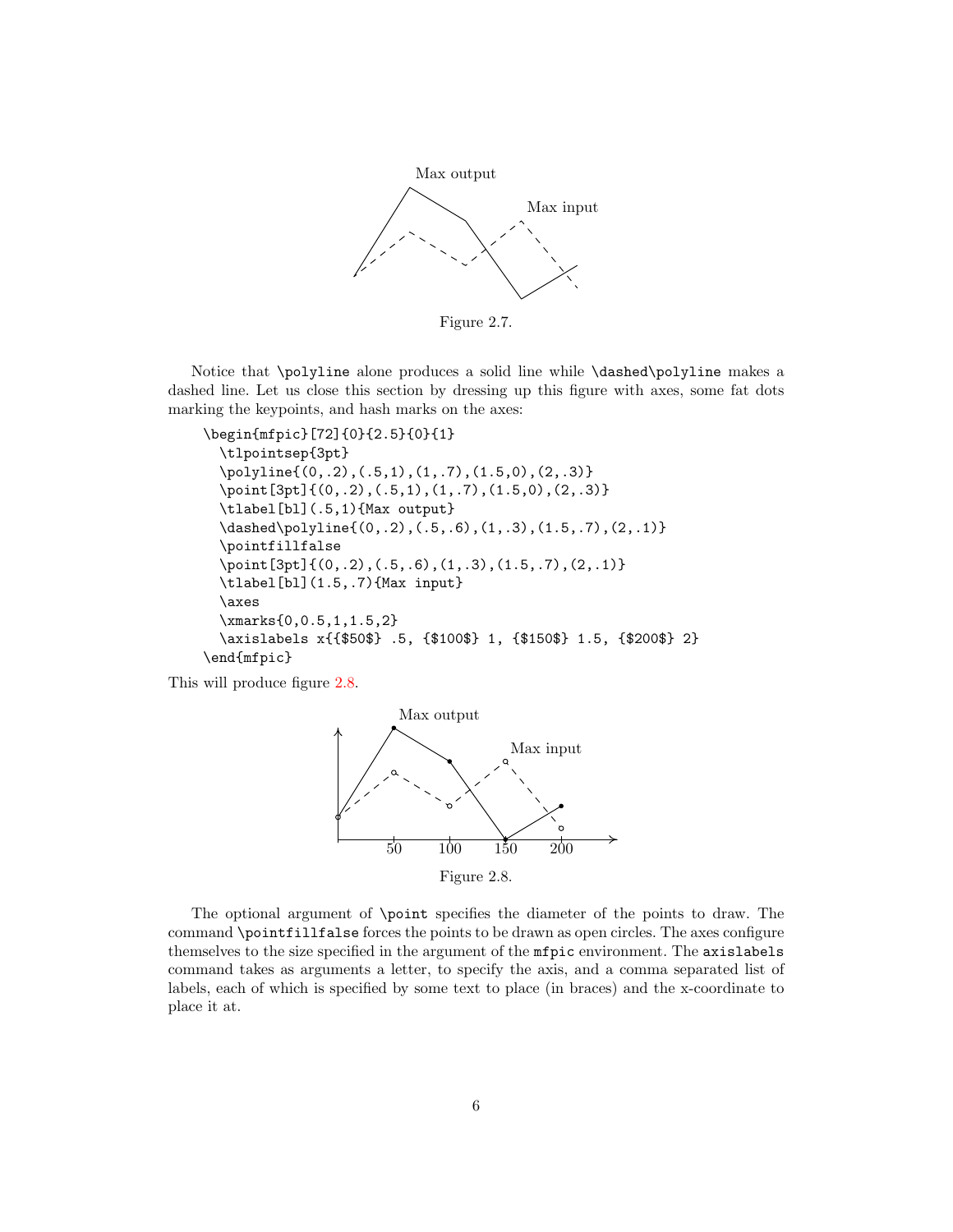# <span id="page-7-0"></span>3 Drawing figures

Mfpic has several predefined figures and commands to obtain essentially any curve (provided one can obtain enough points on it with sufficient precision). We've already seen \polyline and \ellipse. The former needs a list of points to connect with line segments and the latter needs the center and radii of the ellipse. The \ellipse also takes an optional argument: the number of degrees to rotate the ellipse. Here we list some of the more common such figures. Remember that all of them will produce some sort of line drawing if used alone. They can be preceded by \dashed to make the lines dashed or \dotted to make them dotted. If the figure is a closed curve, \gfill will fill it in.

```
\begin{mfpic}[72]{0}{4}{0}{1}
  \rect{(0,0),(1,.75)}
  \circle{(1.5,.5),.45}
  \arcsin(3,0), (2,1), 45\ellipse[20]{(3.5, 0.5), 0.6, 0.4}
\end{mfpic}
```
This produces figure [3.1.](#page-7-1) The  $\arccos$  command has several forms. The optional argument picks the form to use. This one specifies the endpoints of the circular arc and the angle of the arc (the angle between the radii from the center of the circle to those two points). Other possibilities are a three-point form (option  $[t]$ ), a polar form (option  $[p]$ ), and a center-point-sweep form (option [c], specify a center, starting point, and angle). See the manual for details. The default (what would be assumed if no optional argument is given) is [s] and is called the "point-sweep" form.

<span id="page-7-1"></span>

Figure 3.1.

The \polyline command draws straight lines connecting points. We can also draw smooth curves. Lets take the same points from our \polyline example (figure [2.7\)](#page-6-0), but change \polyline to \curve, omit the text, and add the points from figure [2.8:](#page-6-1)

```
\begin{mfpic}[72]{0}{2.5}{0}{1}
  \curve{(0,.2),(.5,1),(1,.7),(1.5,0),(2,.3)}
    \point[3pt]{(0,.2),(.5,1),(1,.7),(1.5,0),(2,.3)}
 \dashed\curve{(0,.2),(.5,.6),(1,.3),(1.5,.7),(2,.1)}
   \pointfillfalse
   \point[3pt]{(0,.2),(.5,.6),(1,.3),(1.5,.7),(2,.1)}
\end{mfpic}
```
This should produce figure [3.2.](#page-8-0)

This is somewhat unsatisfying. One could improve the result by selecting more points, or by increasing the 'tension' in the curve.

Roughly speaking, tension determines how straight the segments between the points are, and how sharp the turns at each point. High tension makes the curve look a little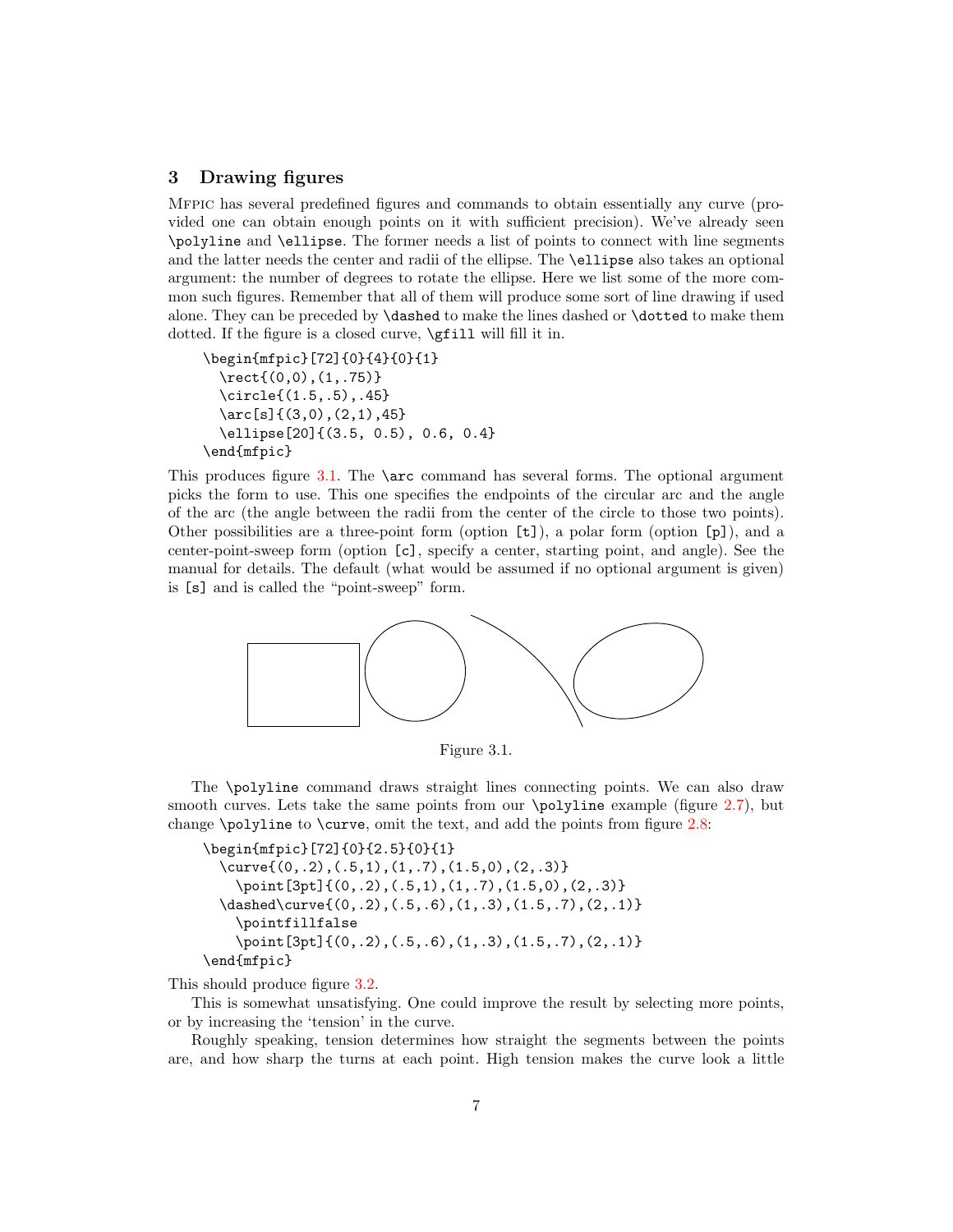

Figure 3.2.

<span id="page-8-0"></span>more like a polyline. The default tension is 1, a tension of about 5 makes the result look somewhat like a polyline with very slightly rounded corners, very high tensions make the curve indistinguishable from a polyline. Tension must (almost) always be greater than 0.75.

Another effect of increased tension is to reduce the little wobbles we can see in the first curve. Let's try a tension of 1.5, which can be specified as an optional argument to \curve:

\begin{mfpic}[72]{0}{2.5}{0}{1} \curve[1.5]{(0,.2),(.5,1),(1,.7),(1.5,0),(2,.3)} \point[3pt]{(0,.2),(.5,1),(1,.7),(1.5,0),(2,.3)}  $\dagger$  \dashed\curve[1.5]{(0,.2),(.5,.6),(1,.3),(1.5,.7),(2,.1)} \pointfillfalse \point[3pt]{(0,.2),(.5,.6),(1,.3),(1.5,.7),(2,.1)} \end{mfpic}

<span id="page-8-1"></span>This give figure [3.3.](#page-8-1)



Figure 3.3.

When we use  $\text{curve}$ , there is no way METAPOST can tell if we are just connecting points or if we are trying to graph a function. It cannot enforce the requirement, which every function must satisfy, that the curve should travel left-to-right. The command  $\frac{\cdot}{\cdot}$ does enforce this (assuming the points to be connected are listed in left-to-right order). This command also permits an optional tension argument. The dotted line in figure [3.4](#page-9-1) is produced with \curve, the solid one with \fcncurve. One might conceivably want to decrease the tension a bit here.

```
\begin{mfpic}[72]{0}{2.5}{0}{1}
  \dotted\curve{(0,.2),(.5,0),(.85,.5),(1,1),(1.5,0),(2,.3)}
  \fcncurve{(0,.2),(.5,0),(.85,.5),(1,1),(1.5,0),(2,.3)}
    \pointfillfalse
    \point[3pt]{(0,.2),(.5,0),(.85,.5),(1,1),(1.5,0),(2,.3)}
\end{mfpic}
```
Other figures available include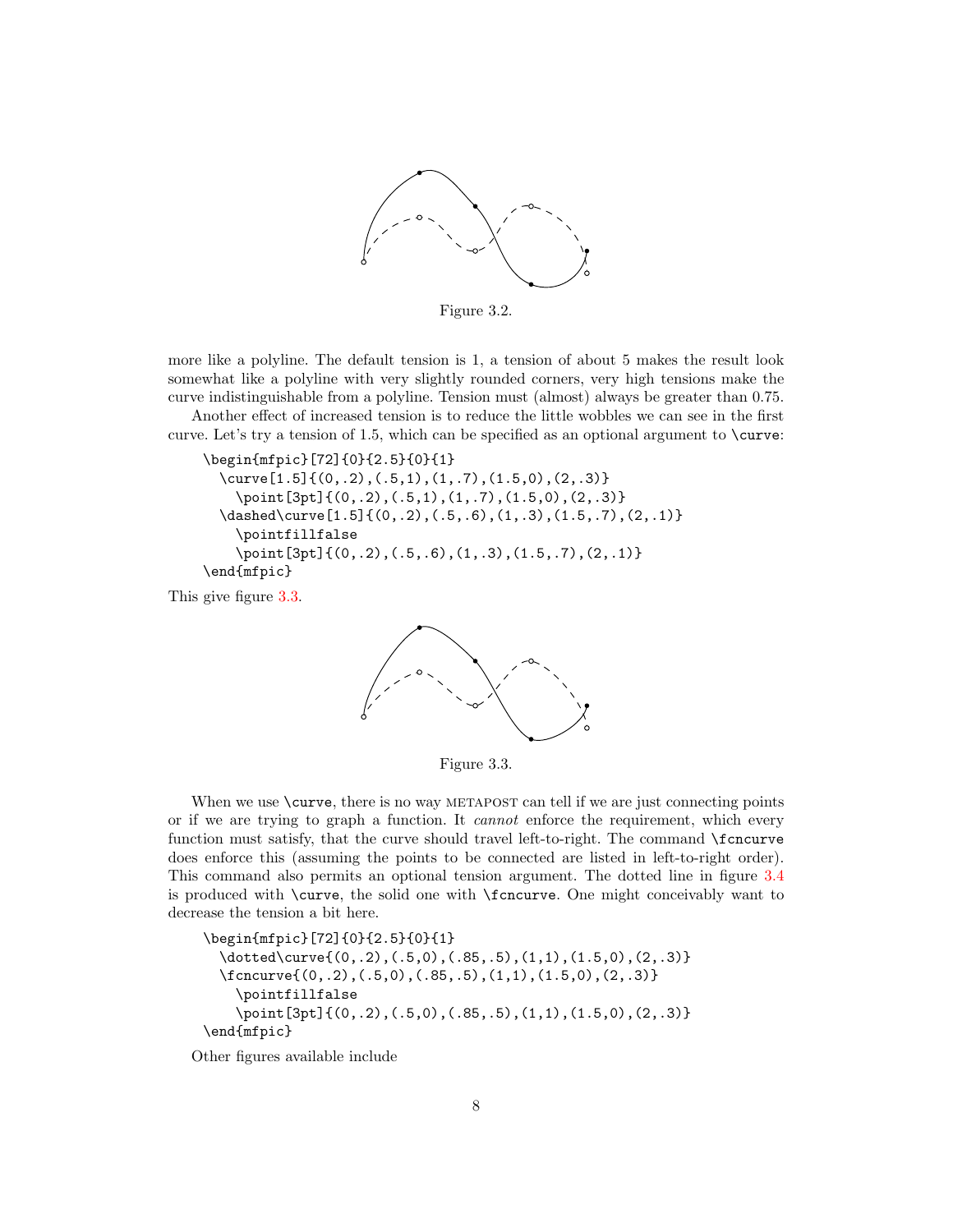<span id="page-9-1"></span>

Figure 3.4.

- \cyclic Used just like \curve but closes the path (connects the last point smoothly to the starting point).
- \polygon Used just like \polyline except it connects the last point to the first with a straight line.
- \sector Makes a wedge with two straight lines and an arc. The arguments are almost the same as  $\arctan \log x$ , but the order is different: center, radius and two angles.

Here are some other curves that, like \tlabeloval, are proportioned to fit given text. All have a \*-form that draws the path without placing the text.

- \tlabelrect This produces a rectangle. It has the same usage as \tlabeloval, except the first optional argument specifies the radius of quarter-circles used to make rounded corners.
- \tlabelellipse This is similar to \tlabeloval except that instead of modifying the widthto-height ratio, the first optional argument is the width-to-height ratio. If that argument is 1 (the default) you get a circle.

\tlabelcircle This produces a circle, of course.

## <span id="page-9-0"></span>4 Functions

Metapost is able to calculate a number of functions natively, and still more have been defined in MFPIC. Also available are the usual arithmetic operations. Any valid METAPOST expression, containing one unknown x and producing a numerical result can be graphed.

Here is an example of the graphs of  $y = x^2$  and  $y = \pm \sqrt{x}$ . Note that exponentials are denoted by \*\* and it is important to note that it has the same precedence as multiplication (denoted by a single \*). That is, in a formula like 3\*3\*\*2, the operations are performed in order, left to right, producing  $(3 \cdot 3)^2 = 81$  and not  $3 \cdot 3^2 = 27$ . Parentheses are needed if the latter is intended: 3\*(3\*\*2).

```
\setlength{\mfpicunit}{1cm}
\begin{mfpic}{-2.5}{2.5}{-1.5}{4}
 \function{-2,2,.1}{x**2}
 \function{0,2,.1}{sqrt x}
 \function{0,2,.1}{-sqrt x}
 \axes
 \xmarks{-2,-1,1,2}
 \ymarks{-1,1,2,3}
 \tlpointsep{3pt}
 \axislabels x{{$-2$}-2,{$-1$}-1,{$1$}1,{$2$}2}
 \axislabels y{{$-1$}-1,{$1$}1,{$2$}2,{$3$}3}
\end{mfpic}
```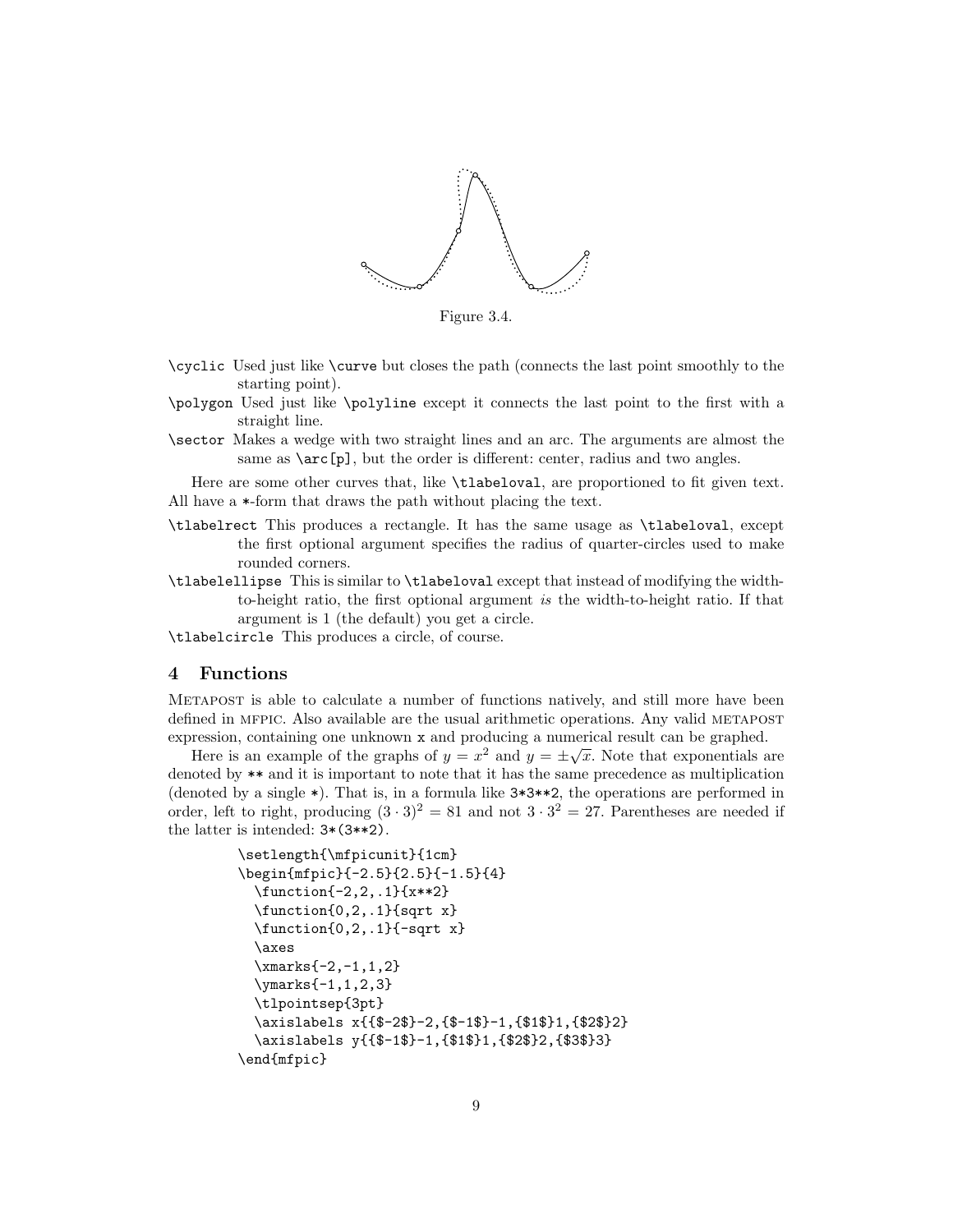<span id="page-10-0"></span>This produces figure [4.1.](#page-10-0)



Figure 4.1.

The command \function has two arguments. The first contains the starting and ending x-values of the desired graph, followed by a step size. Generally the smaller the steps the better the accuracy, but metapost has a limit on the number of steps (usually about 2000). There is also an optional argument which can be [s], the default, which means the graph is to be smooth, or [p], which means the graph is constructed by connecting the calculated points with straight lines. Here is the same example with larger step size to emphasize the difference (see figure [4.2\)](#page-11-0)

```
\setlength{\mfpicunit}{1cm}
\begin{mfpic}{-2.5}{2.5}{-1.5}{4}
 \function[p]{-2,2,.5}{x**2}
 \function[p]{0,2,.5}{sqrt x}
 \function[p]{0,2,.5}{-sqrt x}
 \axes
 \xmarks{-2,-1,1,2}
 \ymarks{-1,1,2,3}
 \tlpointsep{3pt}
 \axislabels x{{$-2$}-2,{$-1$}-1,{$1$}1,{$2$}2}
 \axislabels y{{$-1$}-1,{$1$}1,{$2$}2,{$3$}3}
\end{mfpic}
```
In addition, one can increase the tension in the curve drawn by putting a tension value after the s in [s]. For a tension of 2.4:  $\frac{\text{sa}}{1 \ldots}$ .

The functions available include sqrt and all the trig functions:  $\sin x$  assumes x is an angle in radians, sind x assumes it is in degrees, with a similar naming convention for the remaining trig functions. The inverses are asin x, acos x, and atan x, which produce angles in degrees, and invsin  $x$ , etc., which produce angles in radians. There is also  $\ln x$ or log x for the natural logarithm,  $exp x$  for  $e^x$ , logten x for the base 10 logarithm, logtwo x for base 2, and logbase for other bases: logbase(16) x (for example) for base 16. The general syntax of these functions is the following: if the argument is x alone or a pure number alone or the particular case of a number followed by  $x \text{ (no } * \text{ in between!})$  then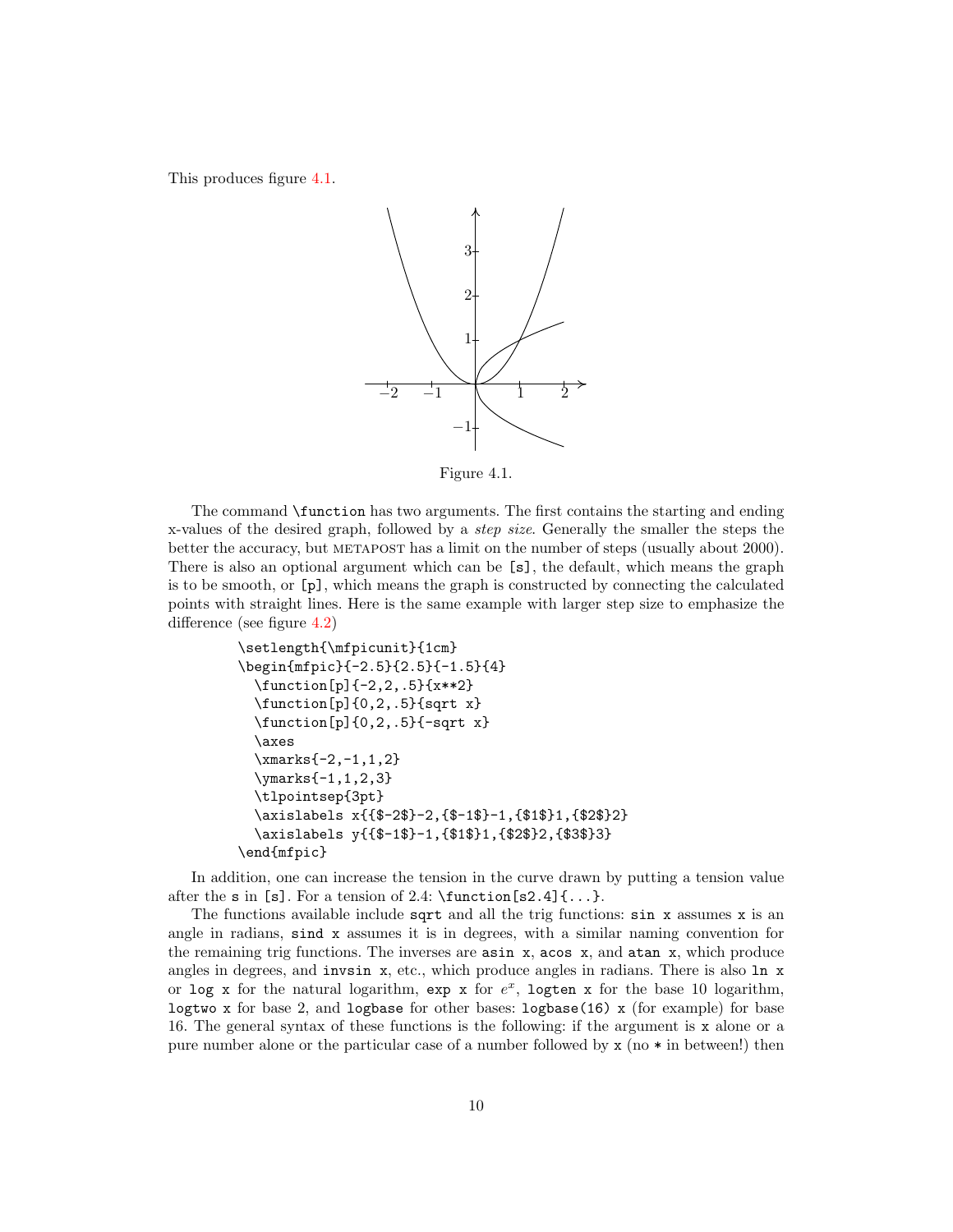<span id="page-11-0"></span>

Figure 4.2.

parentheses are not needed. Example: sin 2x. For almost anything else, parentheses are required: sin(3\*x) or sin(x\*\*2).

Some other functions available are the hyperbolic functions,  $\sinh x$ ,  $\cosh x$ , etc. (all 6) of them), and the inverses of three of them: asinh x, acosh x, and atanh x.

These functions (or any metapost numeric expression) can also be used in any of the coordinates of points in drawing commands like \polyline (but not usually in text placement commands like \tlabeloval). For example (from now on the value of \mfpicunit is set to 1cm):

```
\begin{mfpic}{-.5}{2.5}{-1.5}{1.5}
  \polyline{(2,-sqrt 2),(1,-1),(.5,- sqrt .5),(0,0),
      (.5,sqrt .5),(1,1),(2,sqrt 2)}
  \axes
  \xmarks{1,2}
  \ymarks{-1,1}
  \tlpointsep{3pt}
  \axislabels x{{$1$}1,{$2$}2}
  \axislabels y{{$-1$}-1,{$1$}1}
\end{mfpic}
```


Figure 4.3.

There are other types of functions: parametric functions, and polar coordinate versions. Mfpic provides \parafcn and \plrfcn to graph these. The \parafcn requires a starting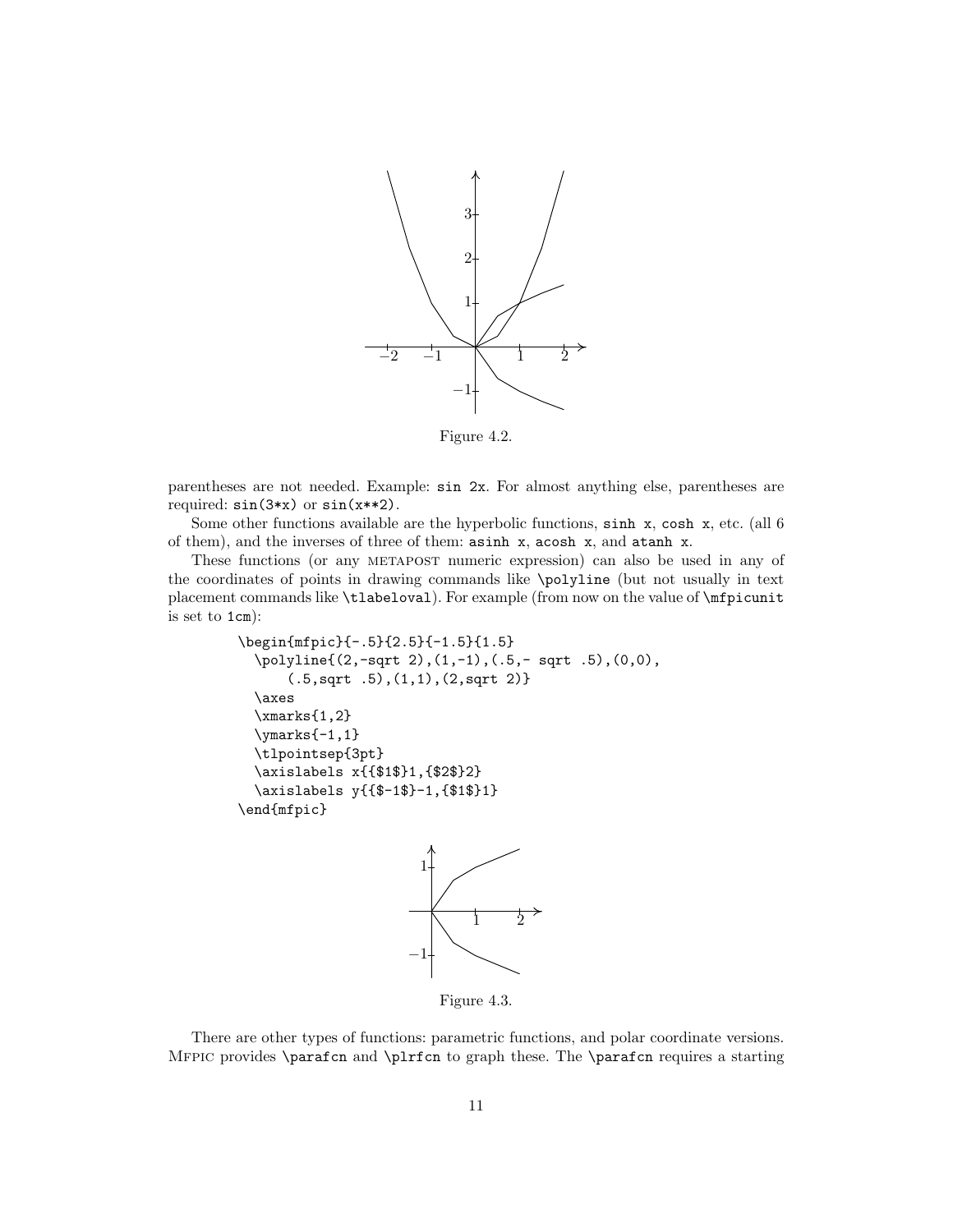value, and ending value and a step size just as in \function, but in the second argument there must be either a pair of expressions in the variable t, separated by a comma and enclosed in parentheses, or a single *pair-valued* expression. METAPOST and MFPIC provide only a few pair-valued functions; one is used below.

The second argument of \plrfcn must contain a single numeric expression in the variable t, and indicates a function of  $\theta$  to be graphed in polar coordinates:  $r = f(\theta)$ . In the following example (figure [4.4\)](#page-12-1), we draw a portion of the graph of  $x = y^2$  by representing it as the graph of the parametric equations  $x = t^2$ ,  $y = t$ , and a portion of a circle of radius 1.5 by representing it as the graph of the pair-valued function  $\text{dir}(t)$ . The expression  $\text{dir}(t)$ gives the point whose distance from  $(0, 0)$  is 1 in the direction given by the angle t.

```
\begin{mfpic}{-2}{4}{-2}{2}
  \parafcn{-2,2,.1}{(t**2,t)}
  \dotted\parafcn{45,315,5}{1.5*dir(t)}
\end{mfpic}
```


Figure 4.4.

Here is an example of a graph of the polar coordinate function  $r = 2 \sin 3\theta$  (figure [4.5\)](#page-12-2). We use the degree version sind in order to work with integers.

```
\begin{mfpic}{-2}{2}{-2}{2}
  \plrfcn{0,180,5}{2*sind 3t}
\end{mfpic}
```


Figure 4.5.

## <span id="page-12-0"></span>5 Transforming figures

Metapost is capable of any affine transformation (things like shifting, rotating, scaling, reflecting and slanting) of any path. The figures we've been dealing with so far (\ellipse,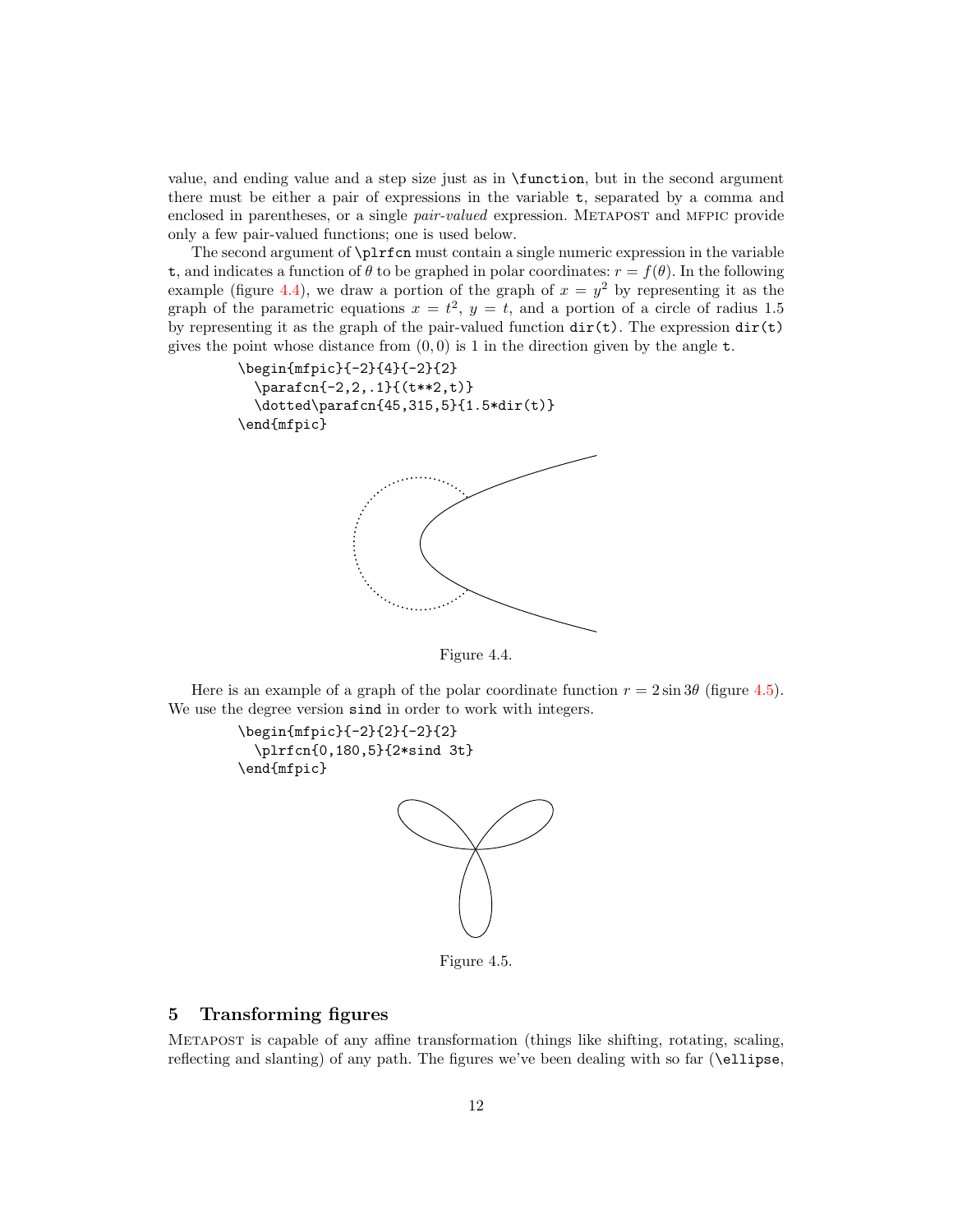\curve, \function, etc.) all produce, in the metapost code, the definition of some path (as well as a drawing of that path). Mfpic provides for different methods of 'drawing' the path with prefix macros. We've seen \dashed, \dotted, \gfill so far, in addition to the default \draw. Mfpic also provides for modifying the shape and position of the path with other prefixes. Here's a simple example.

```
\begin{mfpic}{-.5}{2.5}{-.5}{2.5}
 \rotatepath{(1,.5), 45}\rect{(0,0),(2,1)}
 \point{(1,.5)}
\end{mfpic}
```
<span id="page-13-0"></span>The command \rotatepath obviously rotates the path that follows, but it needs to know what the center of rotation will be, and how much to rotate. These are given in its mandatory argument, separated by a comma. The example above (pictured in figure [5.1\)](#page-13-0) rotates 45 degrees around the center of the rectangle.



Figure 5.1.

Notice that we have no drawing prefix. A combination of transformation-plus-figure is treated as a figure in its own right and behaves the same. If we want the figure dashed, we could write

```
\dashed\rotatepath{(1,.5),45}\rect{(0,0),(2,1)}
```
It may not be obvious, but we can also write a drawing macro between the rotation and the figure, producing figure [5.2](#page-13-1)

```
\begin{mfpic}{-.5}{2.5}{-.5}{2.5}
 \rotaten{(1,.5), 45}\draw\rect{(0,0), (2,1)}\point(1,.5)\end{mfpic}
```


Figure 5.2.

This illustrates another property of mfpic macros: the combination of a rendering prefix and a figure is also treated the same as a figure in its own right: the same figure as the one that follows. In fact, the only difference between \rect and \draw\rect in this example is that the second one has a minor(!) side effect: the rectangle is drawn.

Finally, try to guess what happens if we add another prefix at the front: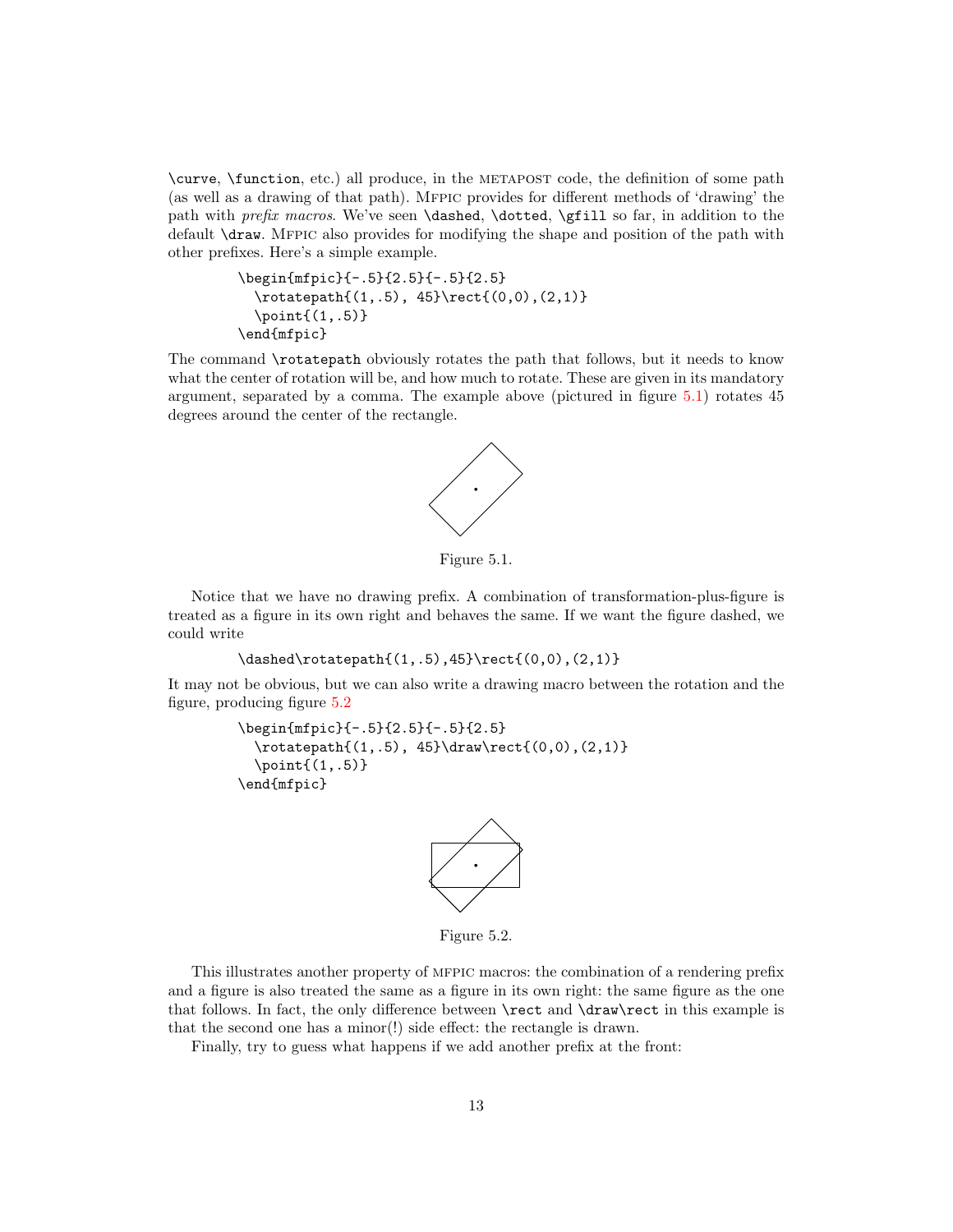```
\begin{mfpic}{-.5}{2.5}{-.5}{2.5}
 \dotted\rotatepath{(1,.5), 45}
   \draw\rect{(0,0),(2,1)}
\end{mfpic}
```
and if we add another rotation in front of that.

```
\begin{mfpic}{-.5}{2.5}{-.5}{2.5}
  \rotatepath{(0,0),45}
    \dotted\rotatepath{(1,.5), 45}
      \draw\rect{(0,0),(2,1)}
\end{mfpic}
```
Available transformations include

```
\scalepath, \shiftpath, \xscalepath, \yscalepath, \slantpath, and
\reflectpath.
```
See the manual for a description of what arguments are required for each. Here's a final example, producing figure [5.3](#page-14-1)

```
\begin{mfpic}{-.5}{2.5}{-.5}{2.5}
  \shiftpath{(-1,1)}\draw[red]\slantpath{.5,1}\dotted
  \rotatepath{(0,0), 90}\dashed\rect{(0,0),(2,1)}
  \point{(0,0),(2,1)}
  \tlpointsep{2pt}
  \tlabel[tr](0,0){$(0,0)$}
  \tlabel[bl](2,1){$(2,1)$}
\end{mfpic}
```
<span id="page-14-1"></span>

Figure 5.3.

# <span id="page-14-0"></span>6 Rendering figures

Rendering is the act of making a description of a figure visible. Examples are: drawing a solid curve, drawing a dashed curve, or filling its interior, For mfpic figure macros the default, in the absence of explicit commands, is to use \draw. That is,

 $\text{(0,0),(1,2)}$ 

has the same result as

\draw\rect{(0,0),(1,2)}

The default rendering can be changed. Just say \setrender{\dashed}, and all figures afterward will be dashed (see figure [6.1\)](#page-15-0).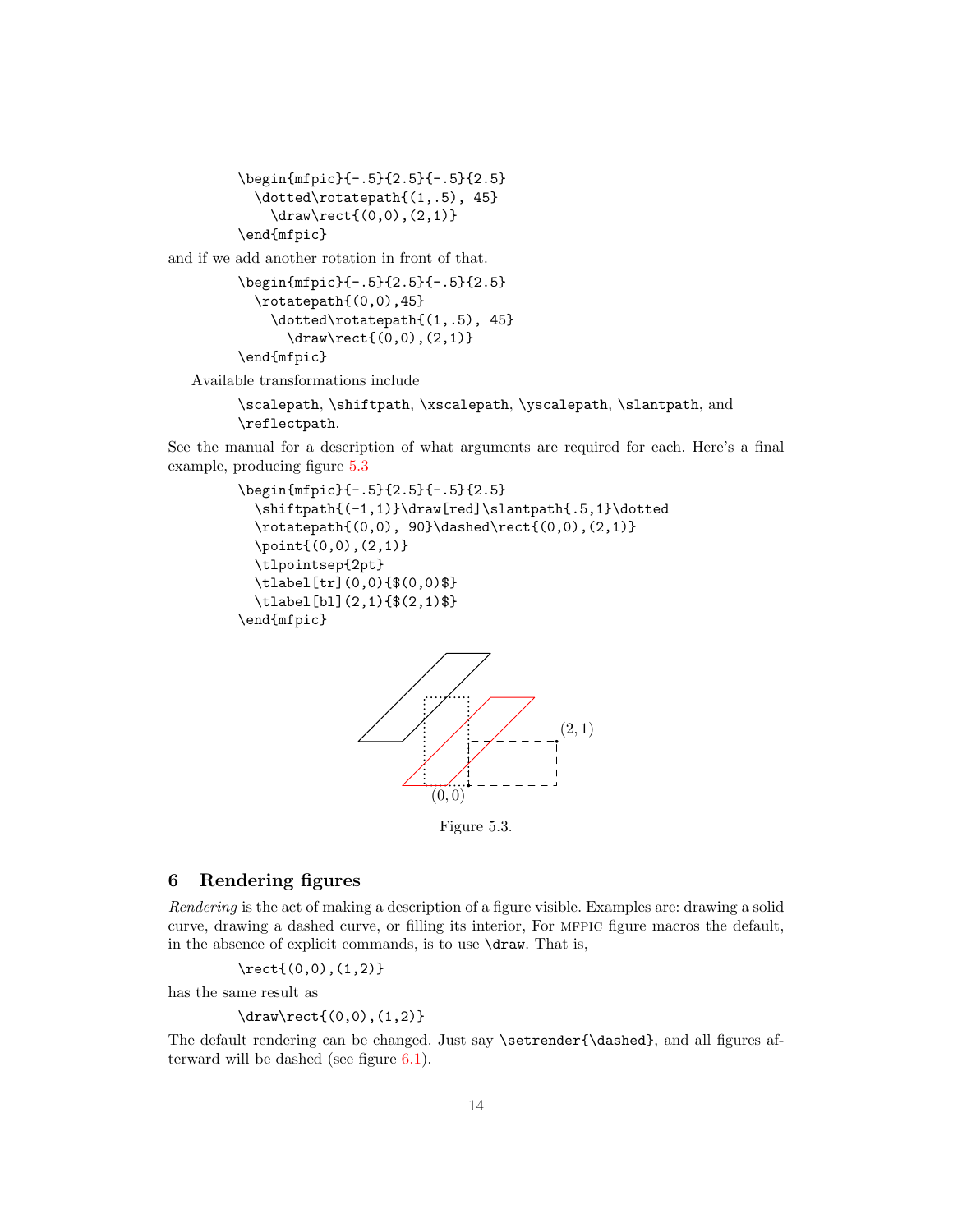```
\begin{mfpic}{0}{2}{0}{1}
\setrender{\dashed}
 \text{(0,0),(1,1)}\circle{(1.5,.5),.5}
\end{mfpic}
```
Figure 6.1.

<span id="page-15-0"></span>The **\setrender** command can be inside an **mfpic** environment to affect only later commands in that figure, or outside to affect all later MFPIC figures.

We give a few examples now of the renderings possible. These divide more-or-less into those that trace a path and those that fill in a path. In order to fill in a path, it must be a closed path, of course, but metapost distinguishes between closed paths and those that merely happen to end where they began. There is a good reason for this: METAPOST cannot, without human aid, know if two points are the same, or merely accidentally so close that the accuracy of the program sees them as the same. It requires human aid in the form of an explicit request to create a closed path. Of the MFPIC macros we've seen so far, \ellipse, \circle, \rect, \polygon, and \cyclic produce closed paths, but \polyline, \curve, \function, \parafcn, and \plrfcn do not. Also producing closed paths are \tlabeloval and its relatives.

The following example illustrates filling with a hatching pattern (parallel lines) and an unfilling. Clearing the interior of a path may not seem like rendering, but it is treated in exactly the same way (think of it as a negative rendering). We first hatch a rectangle, then clear out a smaller rectangle with rounded corners to place our text inside. The results are in figure [6.2.](#page-15-1)

```
\begin{mfpic}{0}{2}{0}{2}
 \draw[red]\lhatch[2pt][blue]\rect{(0,0),(2,2)}
 \gclear\tlabelrect[6pt][cc](1,1){Hatching!}
\end{mfpic}
```


Figure 6.2.

This example illustrates that \lhatch fills with left slanting lines. And that it takes two optional arguments. The first is the distance between lines, and the second is the color to make the lines. There are also **\rhatch** which slants the lines the other way, **\xhatch** which uses both slants, and \thatch which can draw the lines at any angle.

Here is another example of rendering (figure  $6.3$ ). The new macro is \polkadot. We've repeated this example twice to show the effect of changing the order of the prefixes. Each prefix applies its rendering to the result of everything to the right of it. In the second example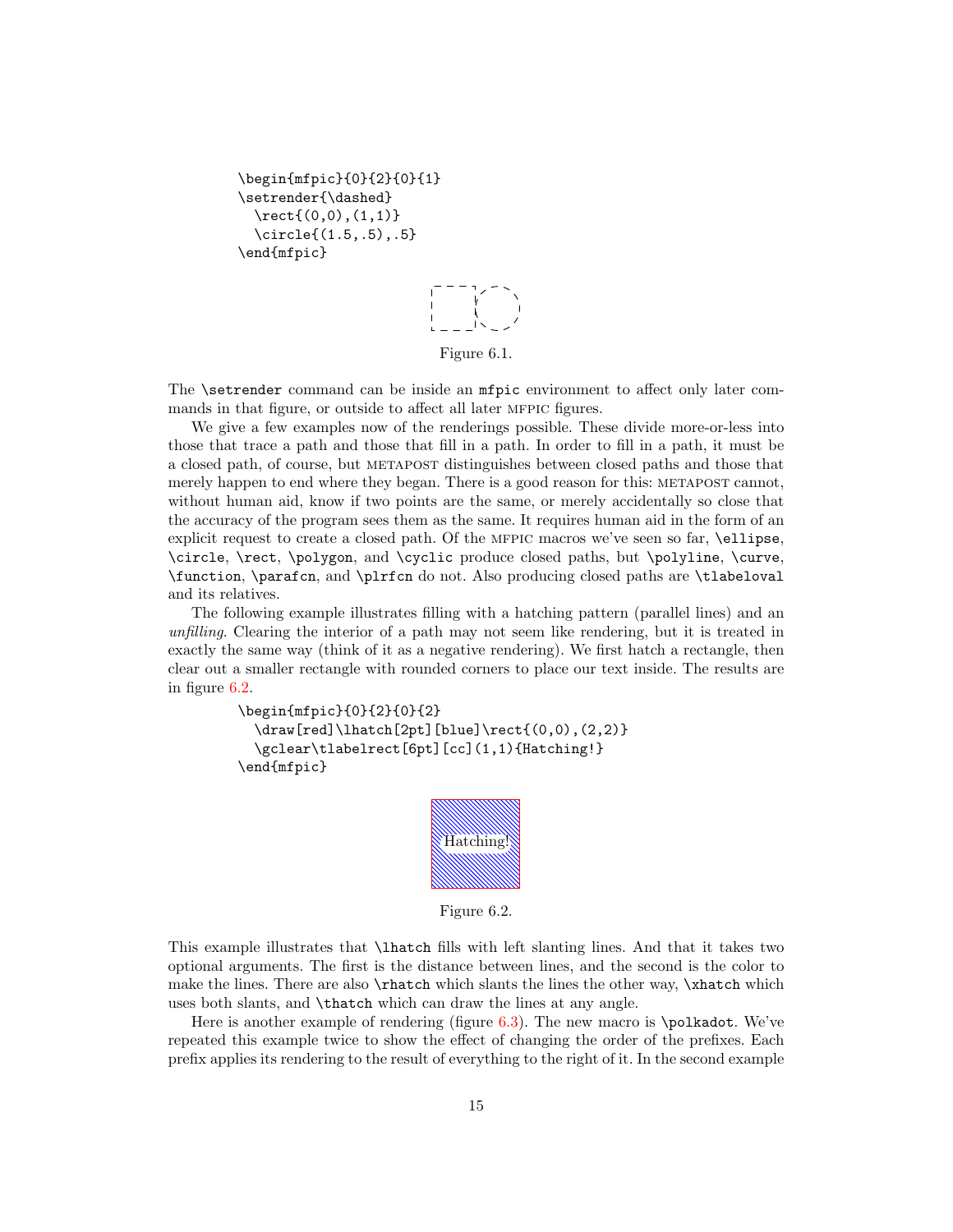the hatching goes over the dots (and a bit of the dashes as well). If the  $\sqrt{f11}$  were first, it would cover almost everything else.

```
\begin{mfpic}{0}{6}{0}{2}
  \penwd{2pt}
  \hatchwd{2pt}
  \drawcolor{blue}
  \hatchcolor{red}
  \fillcolor{green}
  \dashed\polkadot\rhatch[5pt]\gfill[yellow]\rect{(0,0),(2.8,1.8)}
  \rhatch[5pt]\dashed\polkadot\gfill[yellow]\rect{(3,0),(5.8,1.8)}
\end{mfpic}
```
<span id="page-16-0"></span>We've added a couple of other new features to this example. To emphasize effects, we've increased the thickness of the drawing pen (\penwd) and the hatch lines (\hatchwd). We've also used the \drawcolor macro and its relatives to set the colors to be used. The \polkadot macro uses the color set by \fillcolor; so does \gfill if no optional color is given.



Figure 6.3.

If one wants to plot several curves in a single graph, they often need to be rendered differently. The three methods we've seen so far, \draw, \dashed, and \dotted, may not be enough. The \dashed and \dotted commands permit an optional argument to adjust the length of the dashes and spaces, and size of the dots. One can also change the curve thickness with **\penwd**. But that may not be 'different' enough. MFPIC provides a few solutions. When color is available, they may be drawn in different colors. When not, there are two possibilities: \gendashed and \plot.

The first, \gendashed, is a generalized dashing macro. It takes one mandatory argument, the name of a dashing pattern. Named dashing patterns may be created with the  $\dagger$  ashpattern command, as shown by the following example (see figure [6.4\)](#page-17-1):

```
\begin{mfpic}{-3.5}{3.5}{-1.2}{1.2}
 \dashpattern{dotdash}{0pt,4pt,3pt,4pt}
 \gendashed{dotdash}\function{-pi,pi,.2}{sin 2x}
 \function{-pi,pi,.2}{cos 2x}
 \axes
\end{mfpic}
```
The \dashpattern command takes a name and an even number of lengths. The first, third, etc., lengths represent the lengths of dashes (0pt means a dot), and the second, fourth, etc., represent spaces. The given pattern is dot-space-dash-space. This pattern, when used in a \gendashed command, is repeated for the length of the curve.

This last example illustrates that the predefined METAPOST variable pi (equal to 3.14159) can be used pretty much anywhere a number can be used (except, often, in text label commands).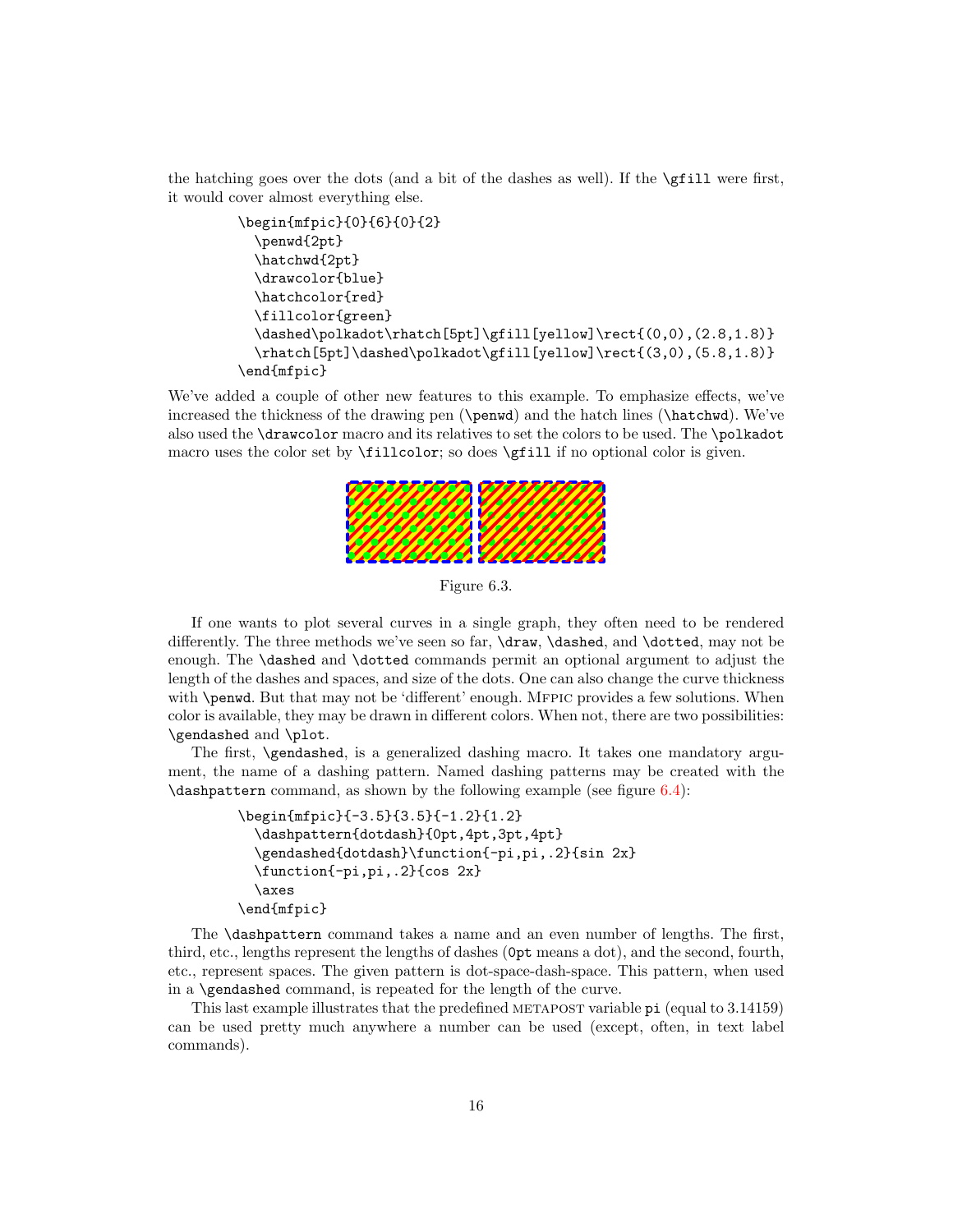<span id="page-17-1"></span>

Figure 6.4.

Another way to get more distinctive curves is to 'dot' them with something other than tiny dots. The \plot command does that. It takes one mandatory argument, the name of a symbol to use instead of a dot. Here are the same two curves  $\phi$ -to-ed (figure [6.5\)](#page-17-2):

```
\begin{mfpic}{-3.5}{3.5}{-1.2}{1.2}
 \setlength{\pointsize}{2.5pt}
 \plot{Triangle}\function{-pi,pi,.2}{sin 2x}
 \plot[2pt,6pt]{SolidCircle}\function{-pi,pi,.2}{cos 2x}
 \axes
\end{mfpic}
```
<span id="page-17-2"></span>

Figure 6.5.

The \plot command takes an optional argument to specify the size of the symbols and the spacing between them. The size of the symbols can also be adjusted by changing the length command \pointsize (that also adjusts the size of the dots placed with the \point command).

In this last example, \plotnodes is similar to \plot, except it placed the symbols at the 'nodes' defined by the path command. In the case of \function, these are the points  $(x_k, f(x_k))$  with  $x_k$  stepping through all the x-values determined by the first argument of \function (figure [6.6\)](#page-18-0).

```
\begin{mfpic}{-3.5}{3.5}{-1.2}{1.2}
 \plotnodes[2.5pt]{Square}\function{-pi,pi,pi/16}{sin 2x}
 \axes
\end{mfpic}
```
See the manual for the list of predefined symbols available to the \plot and \plotnodes command.

# <span id="page-17-0"></span>7 More on text

The text positioning commands used so far in this guide are entirely handled by TEX or LATEX. This is why we have occasionally had to say that certain things could be done "except in text placement commands". It is possible for text positioning to be done within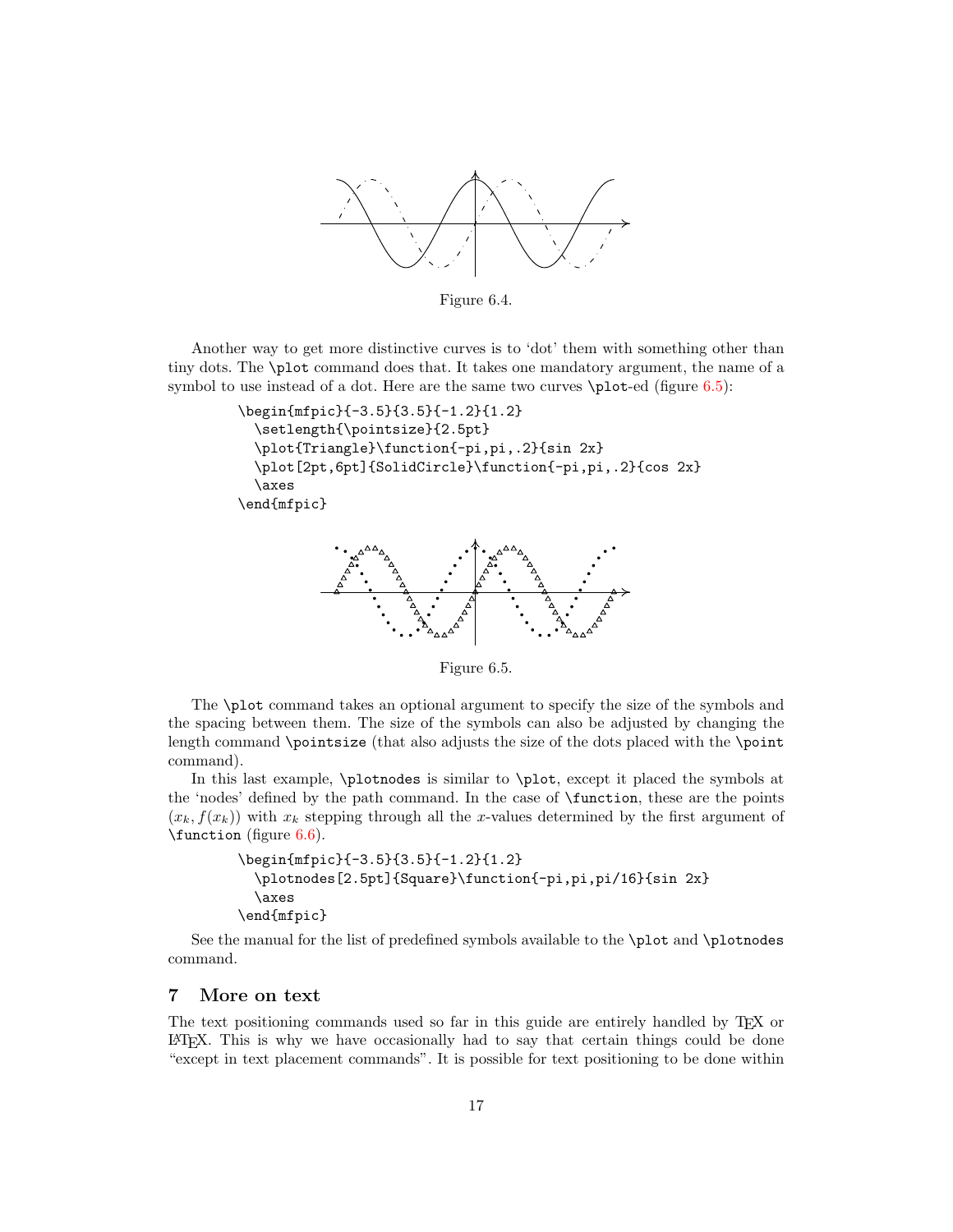<span id="page-18-0"></span>

Figure 6.6.

metapost, making many things possible that couldn't be done otherwise. For example, text can be rotated about the point of placement. You are probably thinking that L<sup>AT</sup>EX can rotate text, but it is not all that easy to arrange for the point on the graph where we place the text to be the center of rotation. Below are two examples, in which we attempt to place the text separated from  $(0, 0)$  by 5pt and rotated 45 degrees around  $(0, 0)$ . In the first we try to use LATEX's \rotatebox command, and in the second we turn on METAPOST handling of labels and use a rotation option to the **\tlabel** command.

```
\begin{mfpic}{0}{1}{0}{1}
  \point{(0,0)}
  \polyline{(0,0),(1,1)}
\tlabel[Bl](0,0){\rotatebox{45}{\hspace{5pt}Test text}}
\end{mfpic}
\usemplabels
\begin{mfpic}{0}{1}{0}{1}
  \point{(0,0)}
  \polyline{(0,0),(1,1)}
  \tlpointsep{5pt}
  \tlabel[Bl45](0,0){Test text}
\end{mfpic}
              Test text
                (a)
                                         Test text is
                                            (b)
```
<span id="page-18-2"></span><span id="page-18-1"></span>

The first produces figure [7.1a](#page-18-1) and the second produces figure [7.1b.](#page-18-2) Our goal was to get the baseline of the text lined up with the reference line drawn.

In the first example, LATEX's \rotatebox command produces the following result, where we put a frame around both the unrotated text and the rotated result to emphasize what LATEX sees as the boundaries:



This is then placed by the **\tlabel** command with the lower left corner of the *outer* box at  $(0, 0)$ . But LAT<sub>EX</sub>'s axis of rotation was at the lower left corner of the inner box. In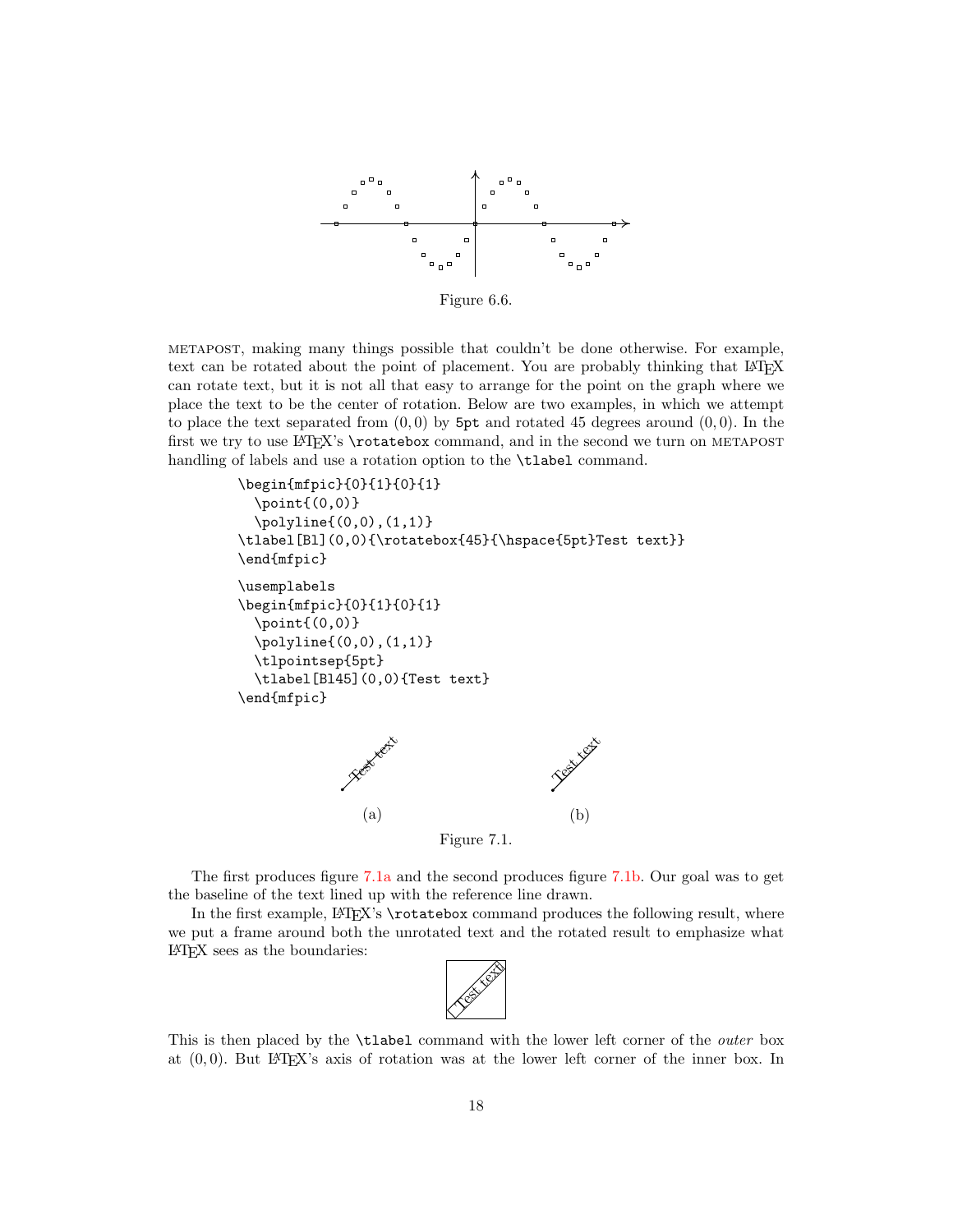the second case, METAPOST placed the label. The command \tlpointsep{5pt} and the parameter [Bl45] explicitly request that the label be placed with its left baseline 5 points from  $(0, 0)$  and rotated 45 degrees about the point  $(0, 0)$ .

The \usemplabels command used above asks METAPOST to arrange for the setting of labels. Adding the option mplabels to the \usepackage command that loads MFPIC has the same effect for the whole document. There can be problems with using METAPOST to set labels. One is that METAPOST has to call a tex program to do the actual typesetting, and then one must either make arrangements that ensure METAPOST will call LATEX, or never use any macros in the labels that are not defined in plainTFX. If one does arrange for LATFX to be used, one needs to arrange that a L<sup>AT</sup>EX preamble is prepended to the output .mp file. The \mfpverbtex command can be used for this.

The command \nomplabels can be used to return to having labels set at the document level. For the rest of this guide, we have mplabels in effect.

There are a few more commands that place text on the picture. All of them pass the final responsability for text placement to METAPOST if mplabels is in effect. See the manual for more details.

# <span id="page-19-0"></span>8 Arrows

The command  $\arccos$  adds an arrowhead onto the *end* of any path that follows. For this to have predictable effects, you need to know which part of a curve is the end, and which the start. Not surprisingly, for the commands that connect a list of points in order the first point in the list is the start point and the last point is the end. Except the closed paths  $(\csc \text{polygon}, \text{etc.})$ ; for them, the start and the end points are the same, but the order of the points gives a direction to the arrowhead. The default \circle has an anticlockwise direction, but if the circle is defined by three points (for example) the direction of the circle is determined by the order in which the points are written.

Anyway, here are a few examples, illustrating the use of \arrow, and some of its optional arguments.

```
\begin{mfpic}{0}{4}{0}{4}
  \arrow[r-5]\cite{1,1),.5}\arrow[b4pt]\arrow\polyline{(3,2),(3,0)}
 \arrow[cred]\reverse\arrow\polyline{(0,3),(2,3)}
 \arrow[l 5pt]\rect{(4,2),(2,4)}
\end{mfpic}
```
See figure [8.1](#page-20-1) for the results of this example. There are four possible optional arguments, the first character inside the brackets tells what option the rest of the argument applies to. The first example above starts with  $\mathbf{r}'$ , which stands for 'rotate' and asks for the arrowhead to be rotated −5 degrees (positive rotation means anticlockwise, negative means clockwise). This is frequently useful for arrows on curved paths, as the default direction (tangent to the path) often just looks wrong). The second example starts with 'b', which stands for 'backset' and it moves the head back 4pt from where it would otherwise be placed. In the example, this is used to put a double arrowhead on the line. In the third example we put an arrow at both ends by reversing the sense of the curve in between the two \arrow prefixes. We also used the letter 'c' in the optional argument of one arrowhead. This stands for 'color' and the requested color is 'red'. Finally, the l option (that's a lowercase 'ell', not the number 'one') changes the length of the arrowhead to 5 points (from the  $3pt$  $3pt$  default).<sup>3</sup>

<span id="page-19-1"></span><sup>&</sup>lt;sup>3</sup>I have put a space between the 1 and the 5pt so it won't be mistaken for '15pt. Normally one should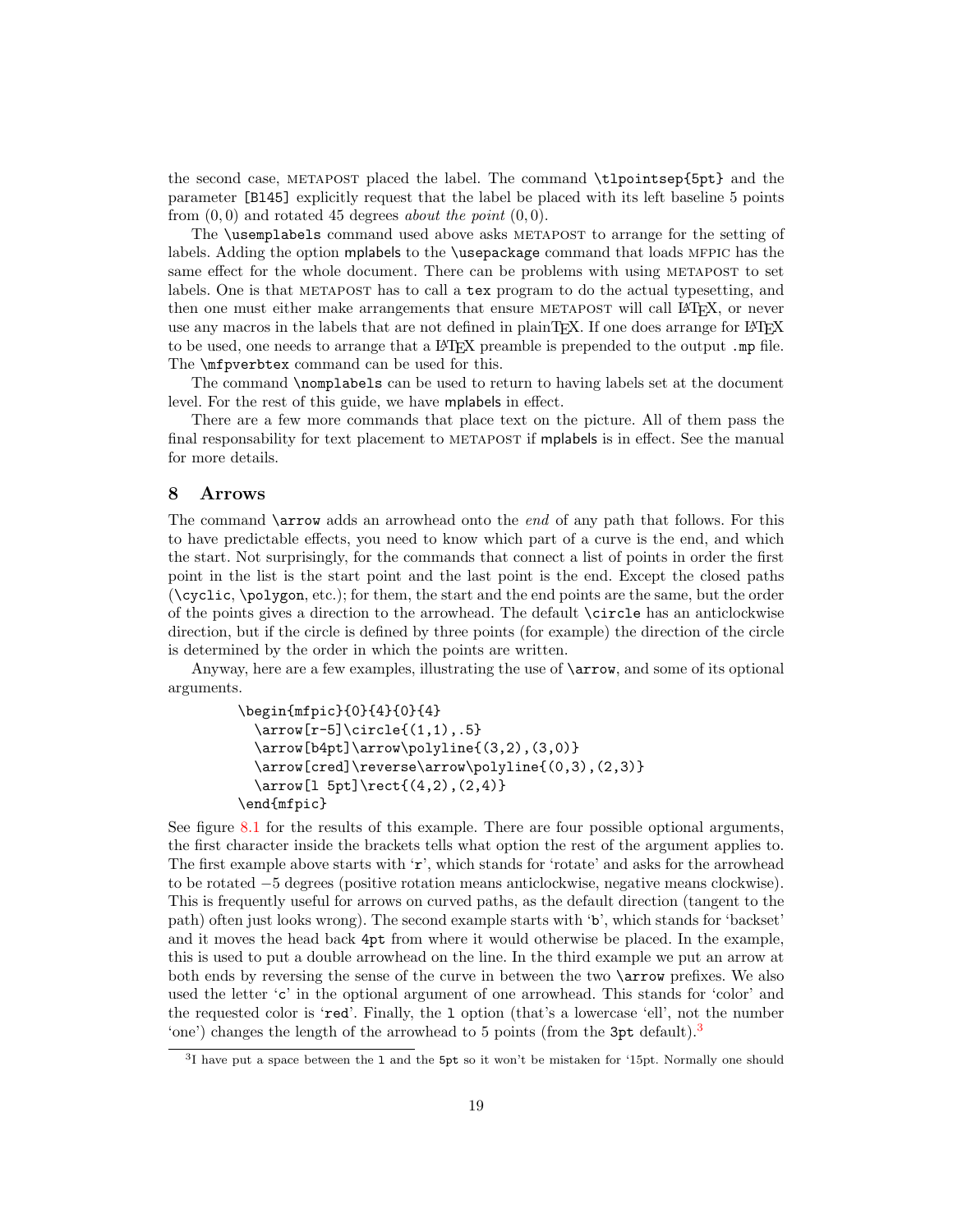<span id="page-20-1"></span>

Figure 8.1.

The options can be combined in one command: \arrow[cblue][b4pt][r25][16pt] would produce a  $6pt$  long blue arrowhead rotated 25 degrees anticlockwise, set back  $4pt$ . The setting back is done in the direction determined *after* rotation. The order of the options is not significant.

The shape of the arrowhead can be changed with the \headshape command. The following example draws the arrowhead first normally, and then after an instance of this command. We draw it a third time, exactly like the second time, except we use the  $*$ -form. We have increased the length of head and the thickness of the pen to emphasize the effects.

```
\begin{mfpic}{0}{4}{0}{4}
 \setlength{\headlen}{20pt}
 \penwd{3pt}
 \arrow\polyline{(0,3),(4,3)}
    \headshape{.5}{2}{true}
 \arrow\polyline{(0,2),(4,2)}
 \arrow*\polyline{(0,1),(4,1)}
\end{mfpic}
```
The results are pictured in figure [8.2.](#page-21-0) The first argument to \headshape sets the ratio of width to height for the head. We have cut it in half here. The second argument sets the tension in the curves that form the sides of the head. This reduces the curvature in the sides. The third argument can be only true or false and determines whether the head is a solid shape, or only the two 'barbs'. The defaults correspond to \headshape{1}{1}{false}. The filled form does not draw the outline so what we see is the pointy arrowhead on top of a thick line. The \*-form tries to erase part of the line so that one sees an actual pointy arrow.

# <span id="page-20-0"></span>9 Color

We saw the use of color in earlier sections, and now it's time to be systematic about it. The several rendering commands have a color option; examples are **\draw**, **\gfill**, **\arrow**, and the hatching commands. However, even those commands that don't provide such an option can have the color of their rendering changed. Mfpic provides the following commands to change certain colors. Those commands with a color option can be used without that option and then they will the use the appropriate color described here. Each of these color-changing

avoid spaces in mfpic optional arguments, but this is one case where it will cause no harm.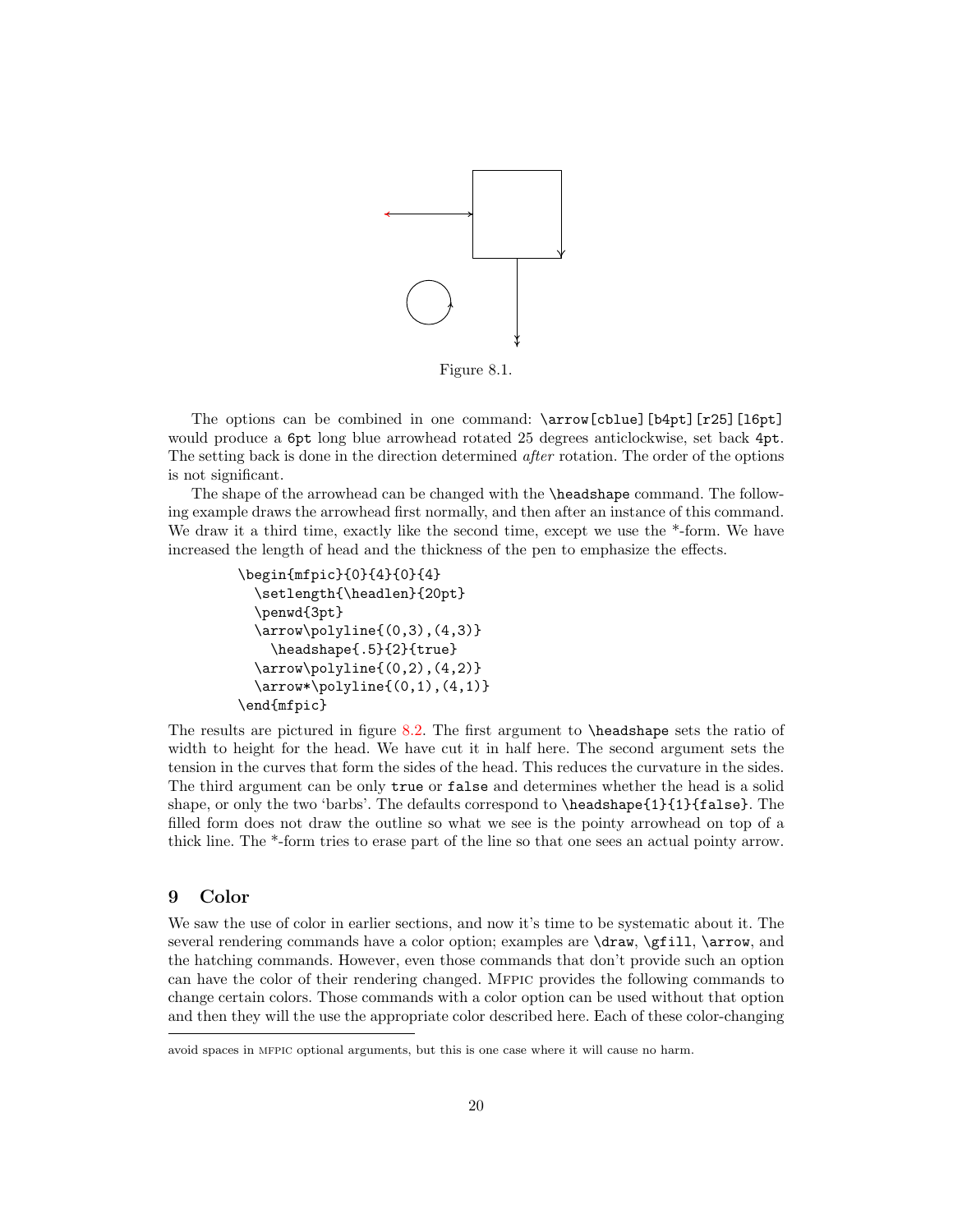

Figure 8.2.

<span id="page-21-0"></span>commands takes a mandatory argument containing the color to change to, and an optional argument to be described later.

- \backgroundcolor This sets the color to be used by \gclear. It is the same color used by \point for the inside of the points when \pointfillfalse has been used. In metapost, the only way to clear the inside of a region is to cover it up. The default color for this purpose is white. Use this command to change that default.
- \drawcolor This sets the default color used by those rendering commands that draw a path. This includes \draw, but also includes \dashed, \dotted, \plot and \plotnodes. It is also used by other commands that produce lines or curves: figure macros used without any rendering prefix, as well as **\axes** and related commands.
- \fillcolor This sets the default color used by \gfill. It is also used by \polkadot (which has no color option).
- \hatchcolor This sets the default color used by any hatching command.
- \headcolor This sets the default color for arrowheads added by the \arrow command. It is also the color of arrowheads on any coordinate axis.
- \pointcolor This sets the color used by \point, \grid, and \plotsymbol (the last one will be described later).
- \tlabelcolor This sets the color used for all text labels if the mplabels option is turned on.

The color can be a common name for a color, provided that name is one of the following: white, black, red, green, blue, cyan, magenta, or yellow. We have already seen this usage. It can also be a color name defined in the file dvipsnam.mp that accompanies mfpic. It can also be an explicit color formula, where color formulas are described in the mfpic manual.

The optional argument is one of the color models. See the manual for details, but the syntax is just like that of the COLOR package's **\color** command. For example,

# \pointcolor[rgb]{0,1,0}

would use the color model rgb with parameters 0, 1, and 0 (this is green). After each of these commands a certain color name is assigned a value. For example, a use of the \pointcolor command assigns a value to the color named pointcolor. Also \drawcolor sets drawcolor and this pattern is followed for all the color setting commands above except \backgroundcolor, which assigns its value to the color named background.

Color names for MFPIC use can be defined using the  $\infty$  infpdefinecolor command. Here's an example (figure [9.1\)](#page-22-1). Note the use of the color name pointcolor to make arrowheads and points have the same color.

```
\begin{mfpic}{0}{3.5}{0}{3.5}
  \tlabelcolor{red}
```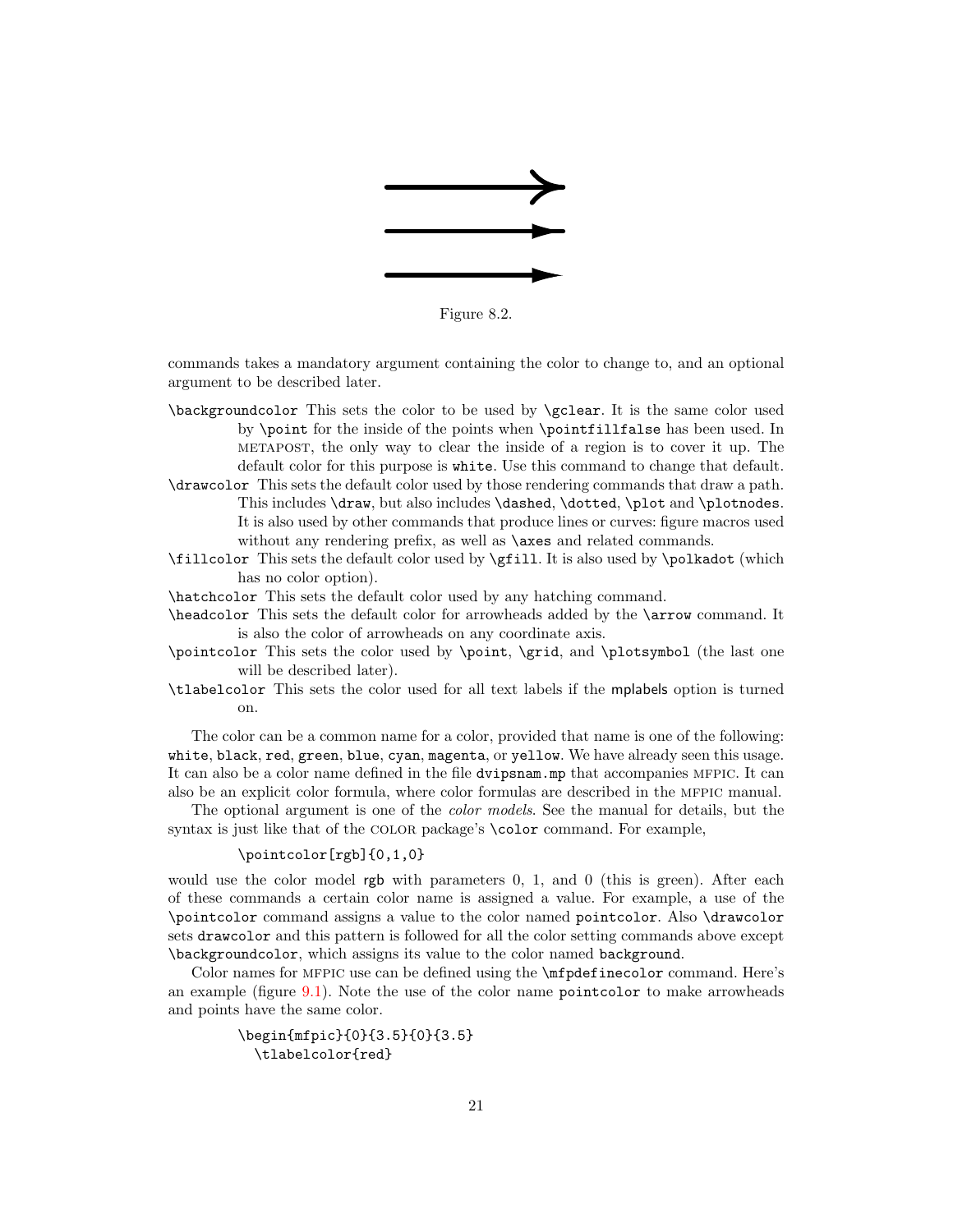```
\pointcolor{rgb(0,1,0)}% green
 \drawcolor[rgb]{0,0,1} % blue
 \fillcolor{Goldenrod} % from dvipsnam.mp
 \headcolor{pointcolor} % will be green after above
 \mfpdefinecolor{DarkerRed}{rgb}{.67,0,0}
 \hatchcolor{DarkerRed}
 \penwd{1pt}
 \gtrsimfill\circircle\{(1,1), .5\}\point[3pt]{(1,.5),(1,1.5),(.5,1),(1.5,1)}
 \hatch\rect{(2.5,2.5),(3.5,3.5)}
 \arrow[l 5pt]\polyline{(1,1),(3,3)}
 \tlabel[cc](1,3){Examples\\of\\colors}
\end{mfpic}
```


Figure 9.1.

## <span id="page-22-1"></span><span id="page-22-0"></span>10 Closing paths

There are many different ways to modify a figure. We have already seen **\arrow**, which appends an arrowhead, \reverse which reverses the sense, and several that apply an affine transformation (\rotatepath, \shiftpath, etc.). Now we will see the simple operation of closing a path.

All methods of closing a path have to connect the end to the start, but simply drawing a connection is not enough. metapost has to be told to close the path, and what kind of connection is desired. We have several macros that can do the job, the simplest being \lclosed, which closes with a straight line. Putting \lclosed in front of \polyline, for example, produces the same result as \polygon. Another macro is \sclosed which produces a smooth closure. Putting it in front of \curve gives (almost) the same result as \cyclic. There is one other useful macro, *\bclosed*, which also informs METAPOST to make a smooth closure. The difference between \sclosed and \bclosed is that the first modifies slightly the original path (in order to achieve the effect that  $\s$ curve  $\approx \cyclic$ ), the second just asks METAPOST to do its best to connect the ends smoothly. Here's an example comparing the two smooth methods (figure [10.1\)](#page-23-2).

```
\begin{mfpic}{0}{4}{0}{4}
% an open curve:
  \curve{(0.49,3),(.5,3.7),(1,4),(1.5,3.7),(1.51,3)}
% \sclosed a shifted copy:
  \draw\gfill[green]\sclosed\shiftpath{(2,0)}
      \curve{(0.49,3),(.5,3.7),(1,4),(1.5,3.7),(1.51,3)}
```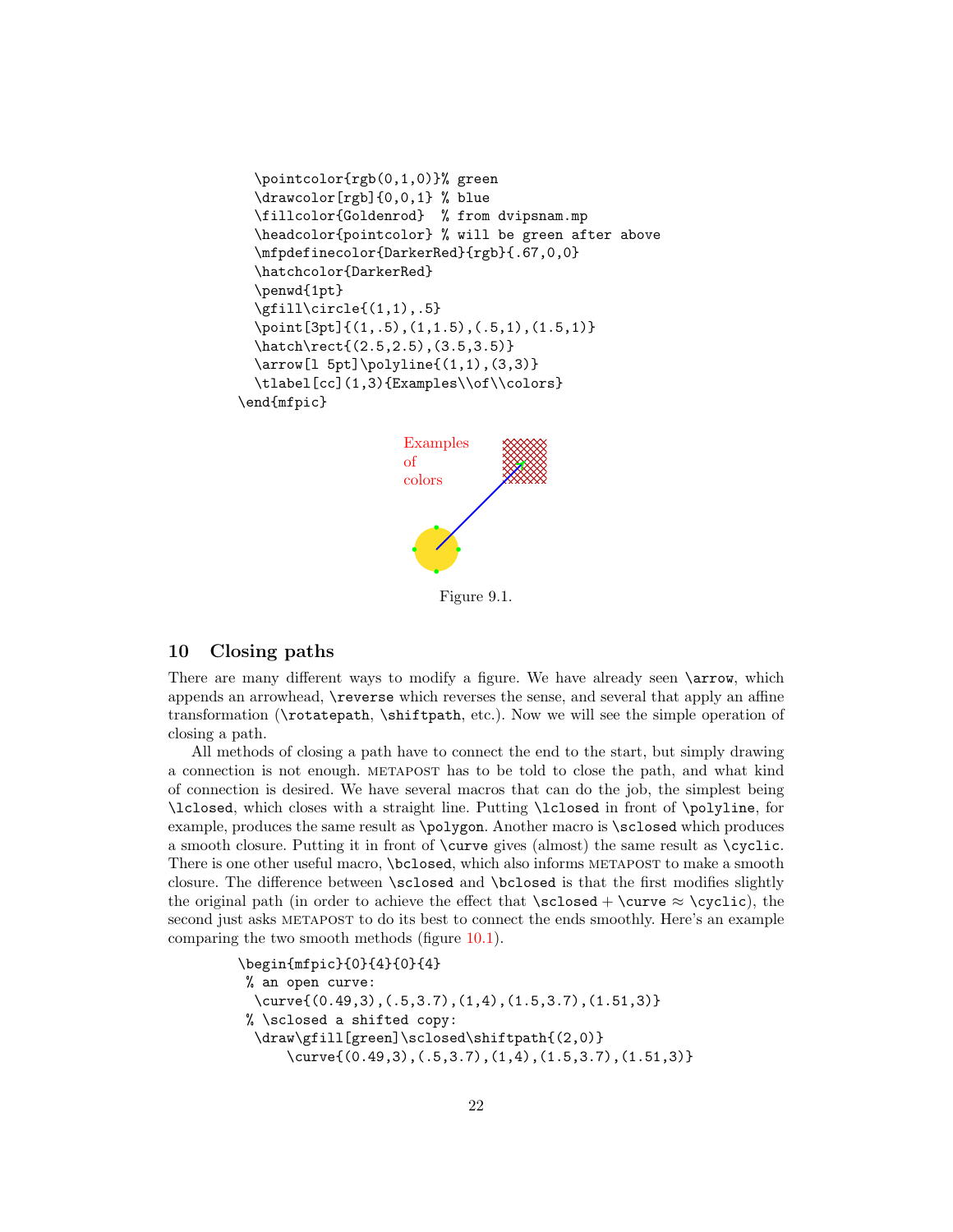```
% \bclosed another copy:
 \draw\gfill[yellow]\bclosed\shiftpath{(2,-2)}
      \curve{(0.49,3),(.5,3.7),(1,4),(1.5,3.7),(1.51,3)}
% \cyclic with same points, shifted:
 \draw\gfill[red]\shiftpath{(0,-2)}
      \cyclic{(0.49,3),(.5,3.7),(1,4),(1.5,3.7),(1.51,3)}
 \tlabeljustify{bc}
 \nomplabels
 \tlabels{
    (1, 2.4){\cs{curve}}
    (3,2.4){\cs{sclosed}}
    (1,0.4){\cs{cyclic}}
    (3,0.4){\cs{bclosed}}
 }
% Some points to help illustrate
 \point{(0.49,3),(.5,3.7),(1,4),(1.5,3.7),(1.51,3)}
 \point{(2.49,3),(2.5,3.7),(3,4),(3.5,3.7),(3.51,3)}
 \point{(0.49,1),(.5,1.7),(1,2),(1.5,1.7),(1.51,1)}
 \point{(2.49,1),(2.5,1.7),(3,2),(3.5,1.7),(3.51,1)}
\end{mfpic}
                     \curve \sclosed
```


Figure 10.1.

<span id="page-23-2"></span>A word about the labels: we turned off mplabels with the command \nomplabels, because we used a command  $(\csc)$  defined for this document and not known to basic T<sub>EX</sub> or LAT<sub>EX</sub>. The labels therefore are positioned by LATEX while it assembles this document, instead of by METAPOST which would call a separate instance of  $TFX$  or  $BTFX$  where  $\cos$  was unknown. We could have kept mplabels, provided we had used  $\mathcal{L}$  is the write the appropriate LATEX preamble to the .mp output. It would need to be some subset of the preamble of this document.

## <span id="page-23-0"></span>Appendices

In addition to pdfIATEX, MFPIC works with plain pdfTEX, IATEX, and plain TEX. Instead of metapost as the figure processor, metafont can also be used. Let's start with the difference between using MFPIC in a plain TFX document and using it in a LATFX document.

### <span id="page-23-1"></span>A MFPIC in plain TEX

Here is a sample plain pdfTEX document with results the same as our first "Hello, world" example. Let's call this file plfirst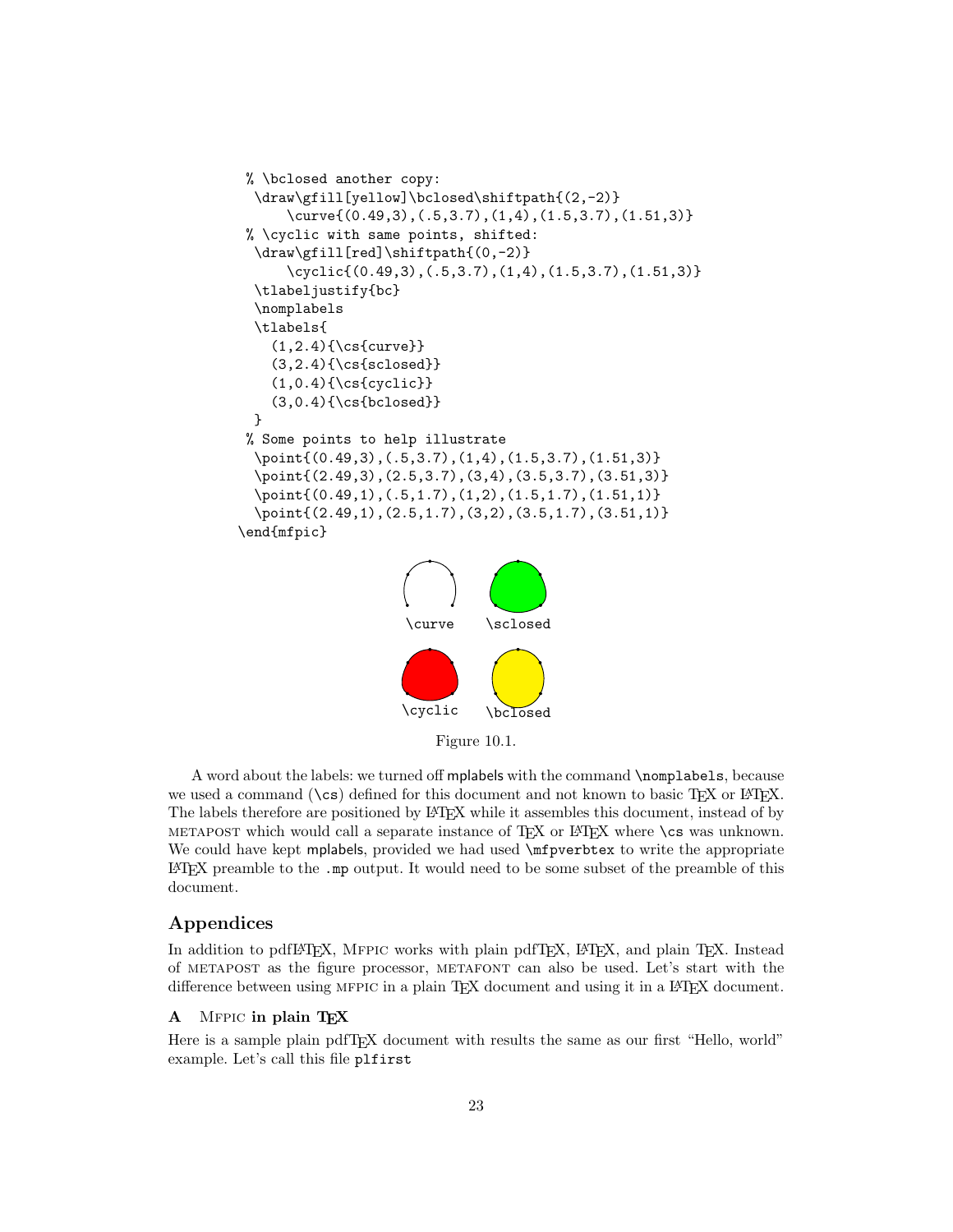```
\input mfpic
  \usemetapost
\opengraphsfile{myfigs}
 My first figure:
 \mfpic[72]{-1}{1}{-1}{1}
    \ellipse{(0,0),1,.5}
 \endmfpic
\closegraphsfile
\end
```
The main difference is the lack of LATEX commands. The crucial difference is in the first two lines. There we simply **\input mfpic** and we turn on METAPOST support with the \usemetapost command instead of an option to \usepackage.

Since \usepackage and its options don't exist in plain TEX, all those features that we select with options in LATEX must be selected by some command in plain. For example, the mplabels option is replaced with the command \usemplabels (which can also be used in  $\text{LATF}(\text{X})$ .

Also, plain TEX doesn't have environments, so instead of \begin{mfpic} we just use \mfpic and instead of \end{mfpic} we use \endmfpic.

The external processing is essentially the same:

```
pdftex plfirst
mpost myfigs
pdftex plfirst
```
should produce plfirst.pdf with the same picture of an ellipse.

#### <span id="page-24-0"></span>B Mfpic without PDF

If we wish to use nonPDF versions of LATEX or plain TEX, the only difference is in the processing steps. To process first.tex with LATEX, run the command

```
latex first
```
followed by

### mpost myfigs

followed by latex again.

#### latex first

Then run the dvi processor of your choice. It should be one that can successfully handle eps figures (or at least the simple eps produced by metapost). Certainly dvips can do it:

#### dvips first

will produce first.ps. The file.ps file can be viewed with GSVIEW or printed, or converted to PDF with some distillation program like PS2PDF. Also DVIPDFM (if properly configured) can be used convert the .dvi file to PDF.

#### <span id="page-24-1"></span>C Mfpic without metapost

Mfpic can produce figures using metafont instead of metapost. What it does is work with METAFONT to produce a made-to-order font, where each picture is a large character in that font.

Since pdfT<sub>EX</sub> and pdfL<sub>H</sub><sub>EX</sub> do not work well with the fonts produced by METAFONT, and many PDF viewers don't display them well anyway, I do not recommend using MFPIC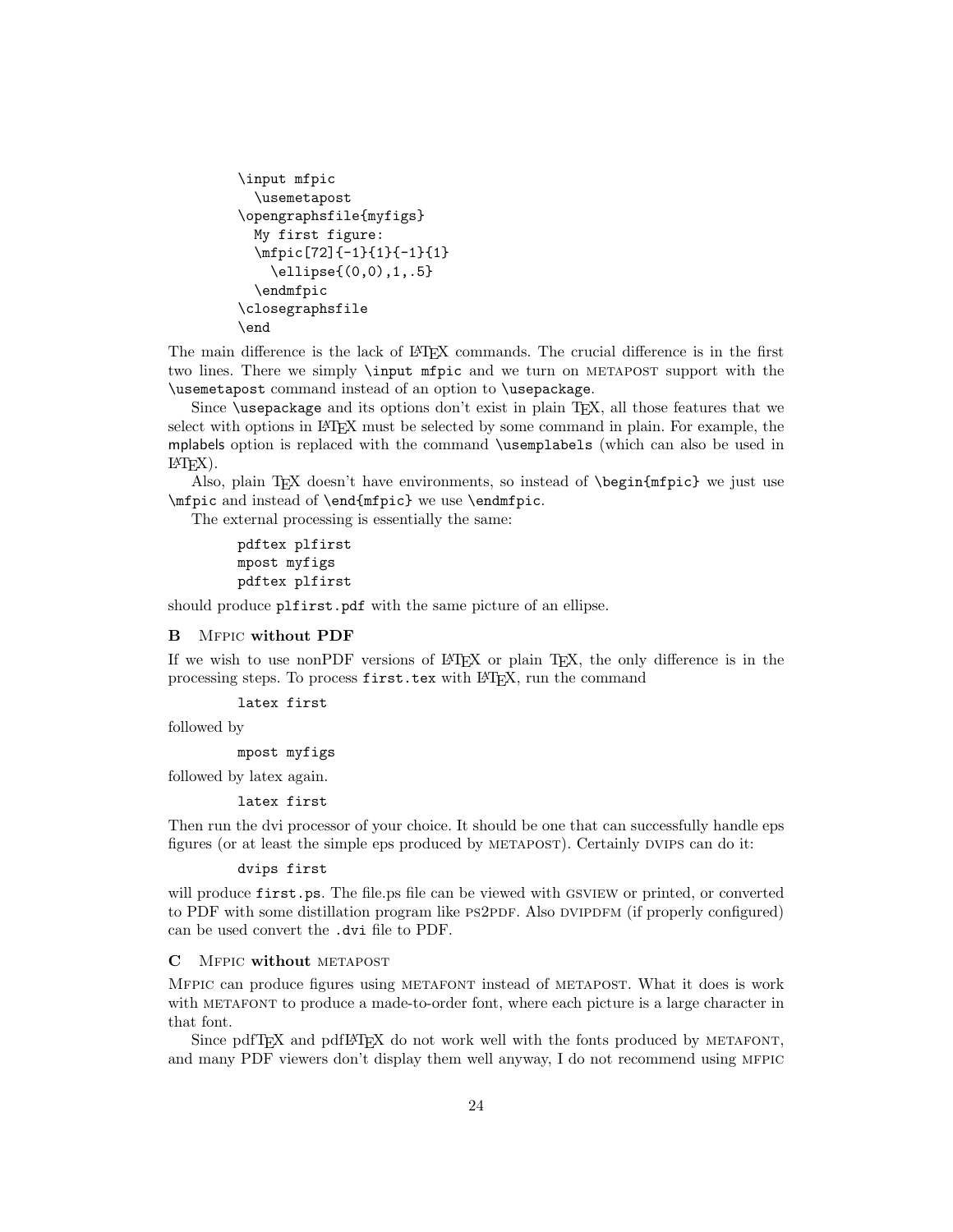to produce PDF without turning on METAPOST support. However, all dvi viewers and DVIPS do work well with such fonts, so it can make sense to use MFPIC with METAFONT if you don't need the features that METAPOST enables: color and rotation of labels. One advantage of doing this is the smaller number of files produced. If there are 100 mfpic figures in a document, metapost produces 100 files (apart from a couple of temporary files and the .log file), but the metafont procedure produces only four files no matter how many figures are present.

To use mfpic without metapost, omit the metapost option or the \usemetapost command. If you want a visible reminder of the fact that METAFONT is being used, you can use the metafont option or the \usemetafont command. Of course, you may not use mplabels without METAPOST. You may use the color commands and options, but the only colors actually produced will be black and white (and occasionally a pattern of pixels that simulate gray). The processing steps are different. After

latex first (or tex plfirst)

run METAFONT:

#### mf myfigs

This should produce three files: myfigs.log, myfigs.tfm, and myfigs.600gf. The last one (which might have a different number on your system) is called a generic font (GF) file and contains the bitmap descriptions. If the file produced is myfigs.2602gf, and the .tfm is not produced, that indicates a configuration problem with your system that we'll get to later. If this did work, one needs to convert the GF file to a PK font file, the standard format for bitmap fonts in the TEX world. This may be done with

#### gftopk myfigs.600gf

Some systems may require you to name the output file on the command line:

gftopk myfigs.600gf myfigs.600pk

And some systems may require the extension to be simply .pk:

#### gftopk myfigs.600gf myfigs.pk

Finally, some systems may have a makepk or mktexpk command that can be used in place of the combination of metafont and gftopk. You'll have to check what your system has and what its usage might be, and what it might do with the PK file produced.

After the above, one again runs 'latex first' (or 'tex plfirst'), and then the .dvi can be viewed or processed with dvips. The two files myfigs.log and myfigs.600gf can be deleted; only myfigs.tfm and myfigs.600pk are needed. If the viewed image shows the pictures at a far different size than you expect, this can also indicate a configuration problem.

Some systems permit on-the-fly creation of PK files by various .dvi processing programs. It is not wise to allow this to happen when working with mfpic. The problem is that this automatic creation process is not repeated when a figure is edited unless the old PK files are deleted, and it may take some hunting to even locate them. One should always follow the METAFONT step with the GFTOPK step. You might even want to write a batch script or makefile to ensure that this happens.

Another problem (more an annoyance) that can occur comes from the behavior of most dvi viewers: most will reload a .dvi file if they detect that it has changed (or if asked to), but none that I know of will reload any fonts even if they have changed. So if one is going through